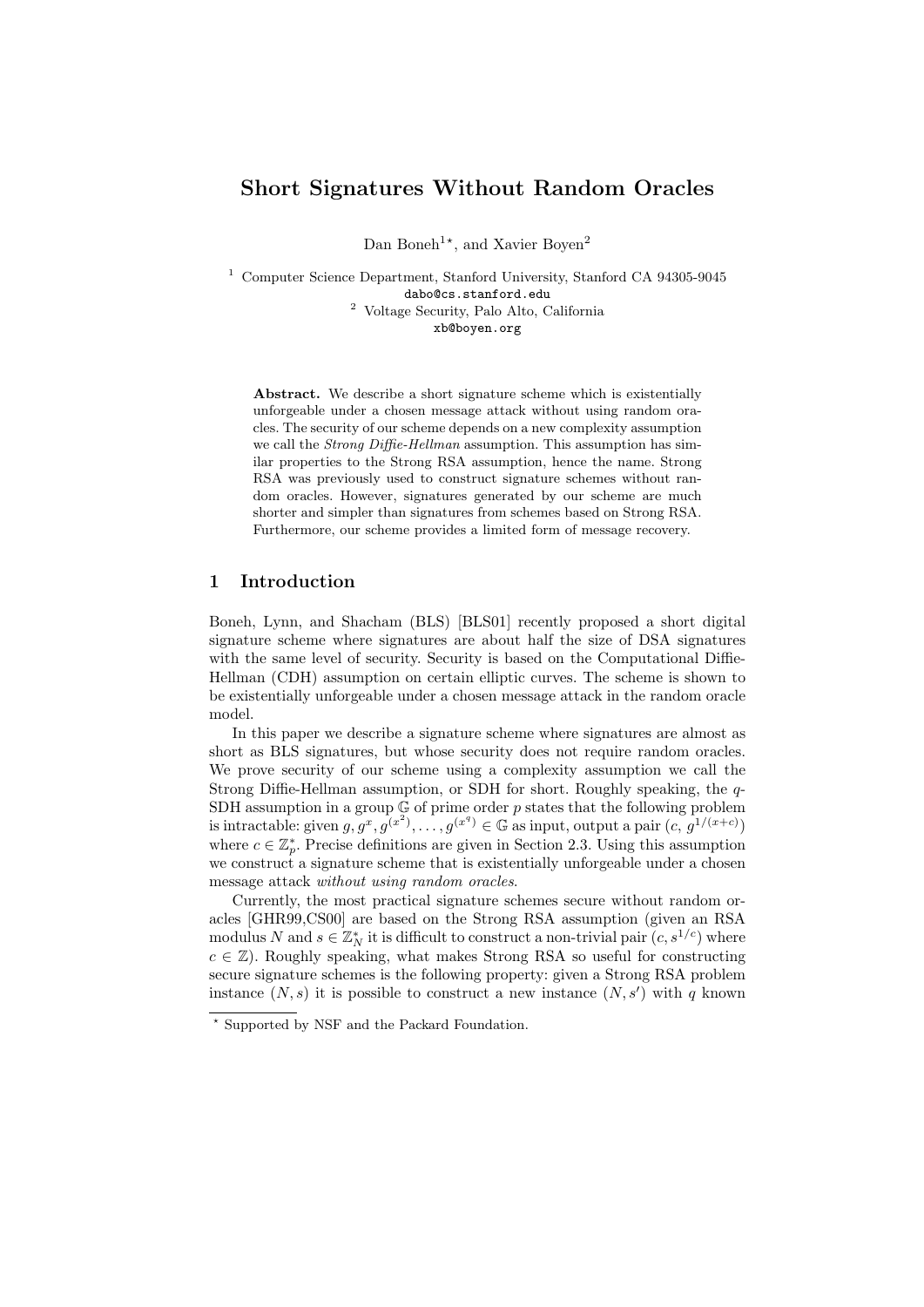solutions  $(c_i, (s')^{1/c_i})$ , where the construction of any other solution  $(c, (s')^{1/c})$ makes it possible to solve the original problem instance. This property provides a way to prove security against a chosen message attack. In Section 3.1 we show that the  $q$ -SDH problem has a similar property. Hence,  $q$ -SDH may be viewed as a discrete logarithm analogue of the Strong RSA assumption. We believe that the properties of q-SDH make it a useful tool for constructing cryptographic systems and we expect to see many other systems based on it.

To gain some confidence in the  $q$ -SDH assumption we provide in Section 5 a lower bound on the computational complexity of solving the q-SDH problem in a generic group model. This shows that no generic attack on q-SDH is possible. Mitsunari, Sakai, and Kasahara [MSK02] previously used a weaker variant of the q-SDH assumption to construct a traitor tracing scheme. The ideas in their paper are nice, and we use some of them here. Unfortunately, their application to tracing traitors is insecure [TSNZ03].

We present our secure signature scheme in Section 3 and prove its security against existential forgery under chosen message attack. The resulting signatures are as short as DSA signatures, but are provably secure in the absence of random oracles. Our signatures also support limited message recovery, which makes it possible to further reduce the total length of a message/signature pair. In Section 4 we show that with random oracles the q-SDH assumption gives even shorter signatures. A related system using random oracles was recently described by Zhang et al. [ZSNS04].

We refer to [BLS01] for applications of short signatures. We only mention that short digital signatures are needed in environments with stringent bandwidth constraints, such as bar-coded digital signatures on postage stamps [NS00,PV00]. We also note that Patarin et al. [PCG01,CDF03] construct short signatures whose security depends on the Hidden Field Equation (HFE) problem.

# 2 Preliminaries

Before presenting our results we briefly review two notions of security for signature schemes, review the definition for groups equipped with a bilinear map, and precisely state the q-SDH assumption.

### 2.1 Secure Signature Schemes

A signature scheme is made up of three algorithms,  $KeyGen$ , Sign, and Verify, for generating keys, signing, and verifying signatures, respectively.

### Strong Existential Unforgeability

The standard notion of security for a signature scheme is called existential unforgeability under a chosen message attack [GMR88]. We consider a slightly stronger notion of security, called strong existential unforgeability [ADR02], which is defined using the following game between a challenger and an adversary  $A$ :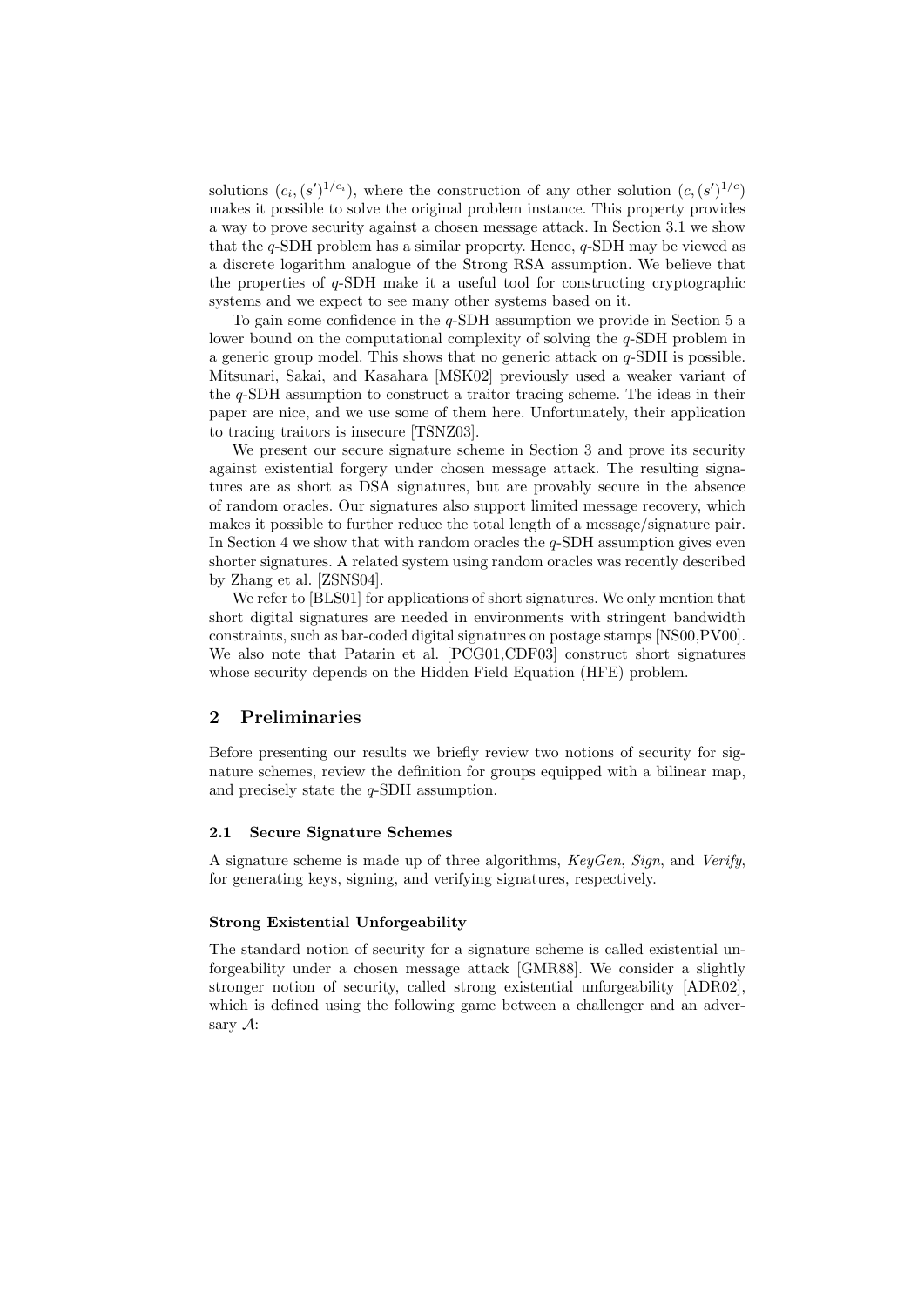- **Setup:** The challenger runs algorithm  $KeyGen$  to obtain a public key  $PK$ and a private key  $SK$ . The adversary  $A$  is given  $PK$ .
- Queries: Proceeding adaptively,  $A$  requests signatures on at most  $q_S$  messages of his choice  $M_1, \ldots, M_{q_s} \in \{0,1\}^*$ , under PK. The challenger responds to each query with a signature  $\sigma_i = Sign(SK, M_i)$ .

**Output:** Eventually, A outputs a pair  $(M, \sigma)$  and wins the game if

- (1)  $(M, \sigma)$  is not any of  $(M_1, \sigma_1), \ldots, (M_{q_s}, \sigma_{q_s})$ , and
- (2)  $Verify(PK, M, \sigma) = valid.$

We define Adv Sig<sub>A</sub> to be the probability that  $A$  wins in the above game, taken over the coin tosses made by  $A$  and the challenger.

**Definition 1.** A forger  $\mathcal{A}(t, q_s, \epsilon)$ -breaks a signature scheme if  $\mathcal{A}$  runs in time at most t, A makes at most  $q_S$  signature queries, and Adv  $\text{Sig}_{\mathcal{A}}$  is at least  $\epsilon$ . A signature scheme is  $(t, q_s, \epsilon)$ -existentially unforgeable under an adaptive chosen message attack if no forger  $(t, q_s, \epsilon)$ -breaks it.

When proving security in the random oracle model we add a fourth parameter  $q_H$  denoting an upper bound on the number of queries that the adversary  $A$ makes to the random oracle.

We note that the definition above captures a stronger version of existential unforgeability than the standard one: we require that the adversary cannot even generate a new signature on a previously signed message. This property is required for some applications [ADR02,Sah99,CHK04]. All our signature schemes satisfy this stronger security notion.

#### Weak Chosen Message Attacks

We will also use a weaker notion of security which we call existential unforgeability under a weak chosen message attack. Here we require that the adversary submit all signature queries before seeing the public key. This notion is defined using the following game between a challenger and an adversary  $\mathcal{A}$ :

Query: A sends the challenger a list of  $q_s$  messages  $M_1, \ldots, M_{q_s} \in \{0,1\}^*$ . Response: The challenger runs algorithm  $KeyGen$  to generate a public key PK and private key SK. Next, the challenger generates signatures  $\sigma_i = \text{Sign}(SK, M_i)$  for  $i = 1, \ldots, q_s$ . The challenger then gives A the public key PK and the  $q_s$  signatures  $\sigma_1, \ldots, \sigma_{q_s}$ .

**Output:** Algorithm A outputs a pair  $(M, \sigma)$  and wins the game if

- (1) M is not any of  $M_1, \ldots, M_{q_s}$ , and
- (2) Verify $(PK, M, \sigma) = \text{valid}.$

We define Adv W-Sig<sub>A</sub> to be the probability that A wins in the above game, taken over the coin tosses of  $A$  and the challenger.

**Definition 2.** A forger  $\mathcal{A}(t, q_s, \epsilon)$ -weakly breaks a signature scheme if  $\mathcal{A}$  runs in time at most t, A makes at most  $q_s$  signature queries, and Adv W-Sig<sub>A</sub> is at least  $\epsilon$ . A signature scheme is  $(t, q_S, \epsilon)$ -existentially unforgeable under a weak chosen message attack if no forger  $(t, q<sub>s</sub>, \epsilon)$ -weakly breaks it.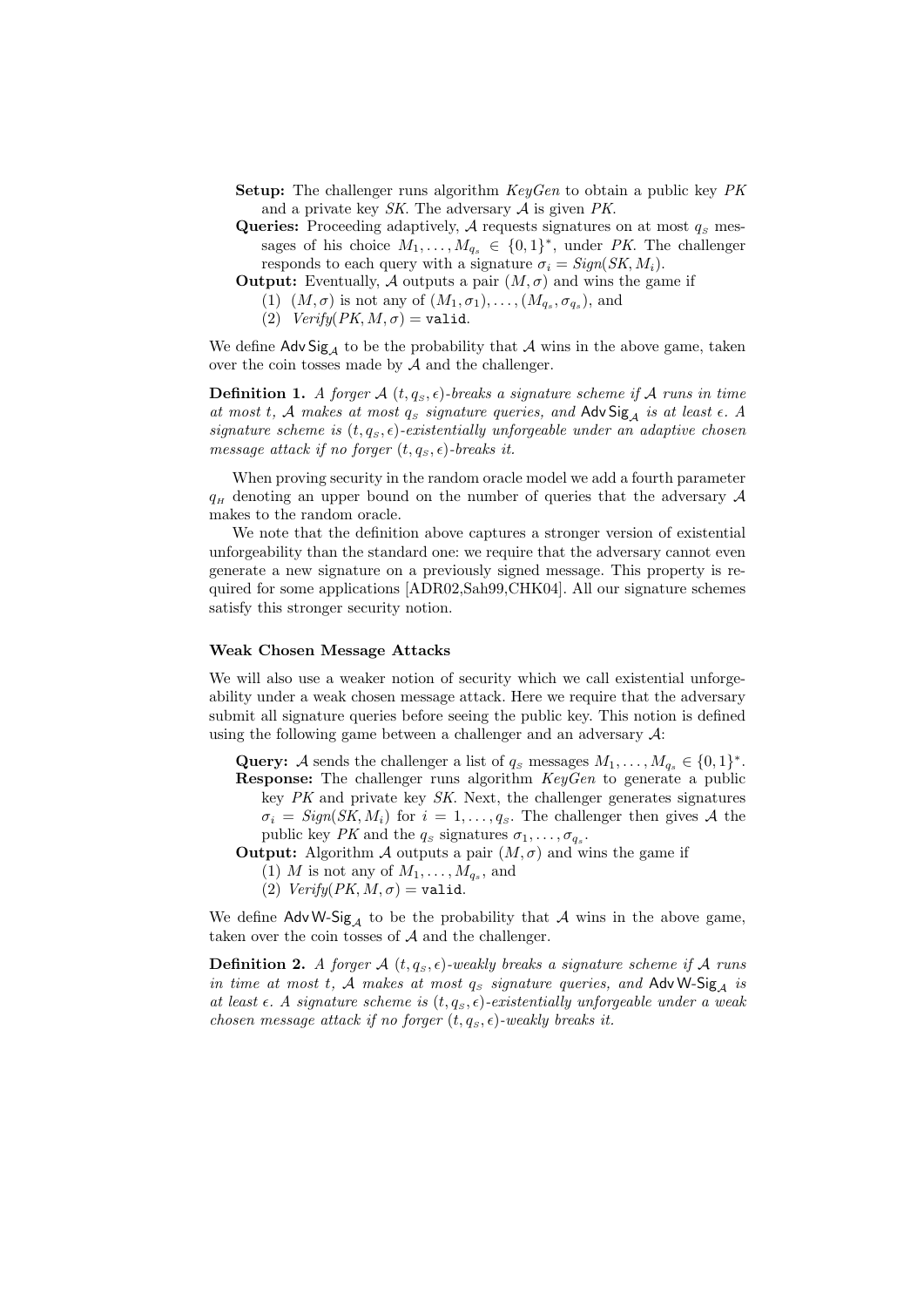#### 2.2 Bilinear Groups

Signature verification in our scheme requires a bilinear map. We briefly review the necessary facts about bilinear maps and bilinear map groups. We follow the notation in [BLS01]:

- 1.  $\mathbb{G}_1$  and  $\mathbb{G}_2$  are two (multiplicative) cyclic groups of prime order p;
- 2.  $g_1$  is a generator of  $\mathbb{G}_1$  and  $g_2$  is a generator of  $\mathbb{G}_2$ ;
- 3.  $\psi$  is an isomorphism from  $\mathbb{G}_2$  to  $\mathbb{G}_1$ , with  $\psi(g_2) = g_1$ ; and
- 4. e is a bilinear map  $e : \mathbb{G}_1 \times \mathbb{G}_2 \to \mathbb{G}_T$ .

For simplicity one can set  $\mathbb{G}_1 = \mathbb{G}_2$ . However, as in [BLS01], we allow for the more general case where  $\mathbb{G}_1 \neq \mathbb{G}_2$  so that we can take advantage of certain families of elliptic curves to obtain short signatures. Specifically, elements of  $\mathbb{G}_1$  have a short representation whereas elements of  $\mathbb{G}_2$  may not. The proofs of security require an efficiently computable isomorphism  $\psi : \mathbb{G}_2 \to \mathbb{G}_1$ . When  $\mathbb{G}_1 = \mathbb{G}_2$  and  $g_1 = g_2$  one could take  $\psi$  to be the identity map. On elliptic curves we can use the trace map as  $\psi$ .

Let thus  $\mathbb{G}_1$  and  $\mathbb{G}_2$  be two groups as above, with an additional group  $\mathbb{G}_T$ such that  $|\mathbb{G}_1| = |\mathbb{G}_2| = |\mathbb{G}_T|$ . A bilinear map is a map  $e : \mathbb{G}_1 \times \mathbb{G}_2 \to \mathbb{G}_T$  with the following properties:

- 1. Bilinear: for all  $u \in \mathbb{G}_1, v \in \mathbb{G}_2$  and  $a, b \in \mathbb{Z}, e(u^a, v^b) = e(u, v)^{ab}$ .
- 2. Non-degenerate:  $e(g_1, g_2) \neq 1$ .

We say that  $(\mathbb{G}_1, \mathbb{G}_2)$  are bilinear groups if there exists a group  $\mathbb{G}_T$ , an isomorphism  $\psi : \mathbb{G}_2 \to \mathbb{G}_1$ , and a bilinear map  $e : \mathbb{G}_1 \times \mathbb{G}_2 \to \mathbb{G}_T$  as above, and e,  $\psi$ , and the group action in  $\mathbb{G}_1$ ,  $\mathbb{G}_2$ , and  $\mathbb{G}_T$  can be computed efficiently.

Joux and Nguyen [JN01] showed that an efficiently computable bilinear map e provides an algorithm for solving the Decision Diffie-Hellman problem (DDH). Our results can be stated using a generic algorithm for DDH. Nevertheless, for the sake of concreteness we instead describe our results by directly referring to the bilinear map.

#### 2.3 The Strong Diffie-Hellman Assumption

Before describing the new signature schemes, we first state precisely the hardness assumption on which they are based. Let  $\mathbb{G}_1, \mathbb{G}_2$  be two cyclic groups of prime order p, where possibly  $\mathbb{G}_1 = \mathbb{G}_2$ . Let  $g_1$  be a generator of  $\mathbb{G}_1$  and  $g_2$  a generator of  $\mathbb{G}_2$ .

q-Strong Diffie-Hellman Problem. The q-SDH problem in  $(\mathbb{G}_1, \mathbb{G}_2)$  is defined as follows: given a  $(q+2)$ -tuple  $(g_1, g_2, g_2^x, g_2^{(x^2)}, \ldots, g_2^{(x^q)})$  as input, output a pair  $(c, g_1^{1/(x+c)})$  where  $c \in \mathbb{Z}_p^*$ . An algorithm A has advantage  $\epsilon$  in solving q-SDH in  $(\mathbb{G}_1, \mathbb{G}_2)$  if

$$
\Pr\left[\mathcal{A}(g_1,g_2,g_2^x,\ldots,g_2^{(x^q)})=(c,\,g_1^{\frac{1}{x+c}})\right]\geq \epsilon
$$

where the probability is over the random choice of x in  $\mathbb{Z}_p^*$  and the random bits consumed by A.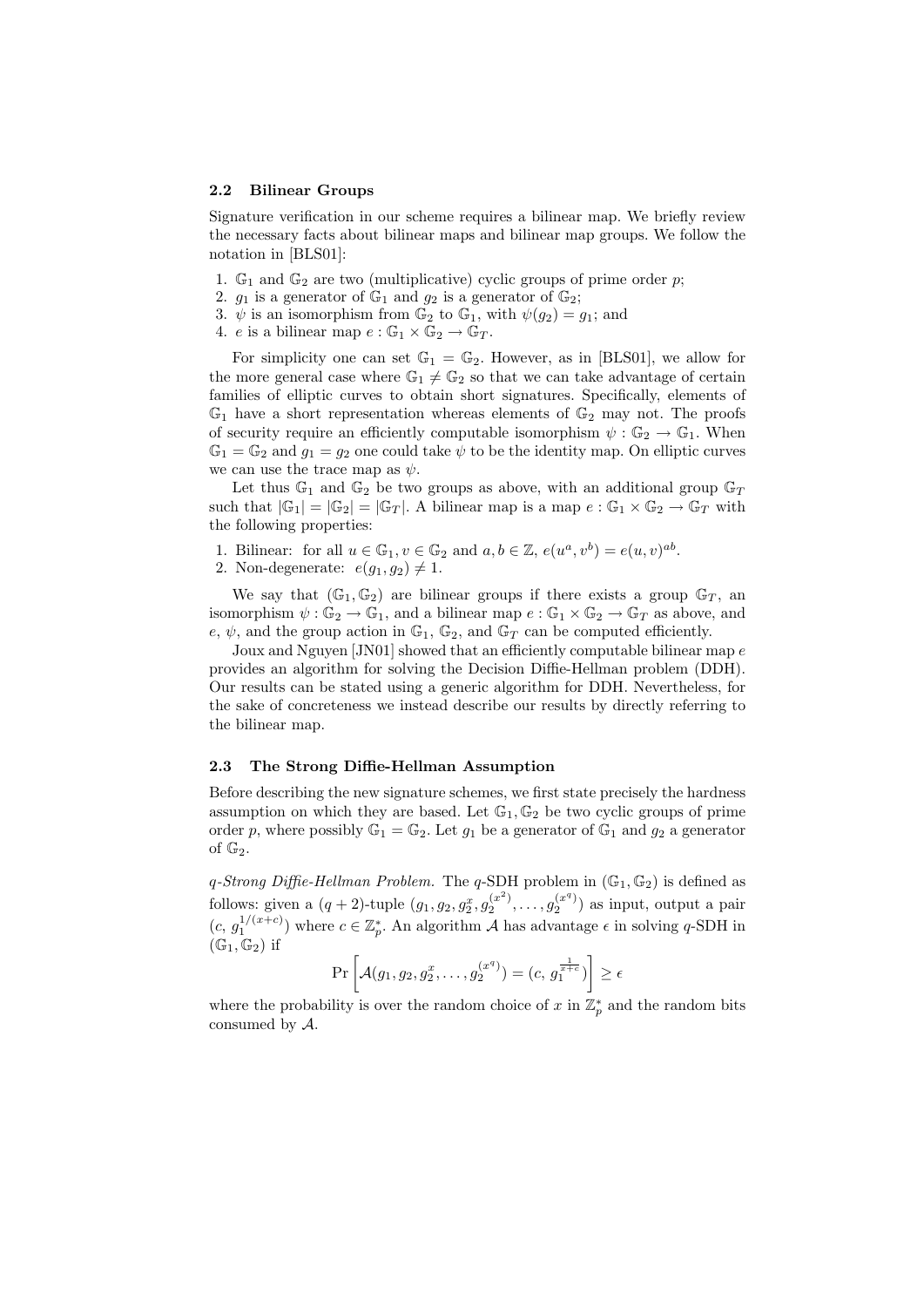**Definition 3.** We say that the  $(q, t, \epsilon)$ -SDH assumption holds in  $(\mathbb{G}_1, \mathbb{G}_2)$  if no t-time algorithm has advantage at least  $\epsilon$  in solving the q-SDH problem in  $(\mathbb{G}_1, \mathbb{G}_2).$ 

Occasionally we drop the t and  $\epsilon$  and refer to the q-SDH assumption rather than the  $(q, t, \epsilon)$ -SDH assumption. As we will see in the next section the q-SDH assumption has similar properties to the Strong RSA problem and we therefore view q-SDH as a discrete logarithm analogue of the Strong RSA assumption.

To provide some confidence in the  $q$ -SDH assumption, we prove in Section 5 a lower bound on the complexity of solving the q-SDH problem in a generic group. Furthermore, we note that the Strong Diffie-Hellman problem has a simple random self-reduction in  $(\mathbb{G}_1, \mathbb{G}_2)$ .

A weaker version of the q-SDH assumption was previously used by Mitsunari, Sakai, and Kasahara [MSK02] to construct a traitor tracing system (see [TSNZ03] for an analysis). Using our notation, their version of the assumption requires Algorithm A to output  $g_1^{1/(x+c)}$  for a *given input value c*. In the assumption above we allow  $A$  to choose c. When c is pre-specified the q-SDH problem is equivalent to the following problem: given  $(g_1, g_2, g_2^x, g_2^{x^2}, \ldots, g_2^{x^q})$ output  $g_1^{1/x}$ . We note that when A is allowed to choose c no such equivalence is known. The weaker variant of the assumption was recently used to construct an efficient selective identity secure identity based encryption (IBE) system without random oracles [BB04a].

### 3 Short Signatures Without Random Oracles

We now construct a fully secure short signature scheme in the standard model using the q-SDH assumption. We consider this to be the main result of the paper.

Let  $(\mathbb{G}_1, \mathbb{G}_2)$  be bilinear groups where  $|\mathbb{G}_1| = |\mathbb{G}_2| = p$  for some prime p. As usual,  $g_1$  is a generator of  $\mathbb{G}_1$  and  $g_2$  a generator of  $\mathbb{G}_2$ . For the moment we assume that the messages m to be signed are elements in  $\mathbb{Z}_p^*$ , but as we mention in Section 3.5, the domain can be extended to all of  $\{0, 1\}^*$  using a collision resistant hash function  $H: \{0,1\}^* \to \mathbb{Z}_p^*$ .

Key generation: Pick random  $x, y \stackrel{\text{R}}{\leftarrow} \mathbb{Z}_p^*$ , and compute  $u \leftarrow g_2^x \in \mathbb{G}_2$  and  $v \leftarrow g_2^y \in \mathbb{G}_2$ . The public key is  $(g_1, g_2, u, v)$ . The secret key is  $(x, y)$ .

**Signing:** Given a secret key  $x, y \in \mathbb{Z}_p^*$  and a message  $m \in \mathbb{Z}_p^*$ , pick a random  $r \in \mathbb{Z}_p^*$  and compute  $\sigma \leftarrow g_1^{1/(x+m+yr)} \in \mathbb{G}_1$ . Here  $1/(x+m+yr)$  is computed modulo p. In the unlikely event that  $x + m + yr = 0$  we try again with a different random r. The signature is  $(\sigma, r)$ .

**Verification:** Given a public key  $(g_1, g_2, u, v)$ , a message  $m \in \mathbb{Z}_p^*$ , and a signature  $(\sigma, r)$ , verify that

$$
e(\sigma,\; u\cdot g_2^m\cdot v^r)=e(g_1,g_2)
$$

If the equality holds the result is valid; otherwise the result is invalid.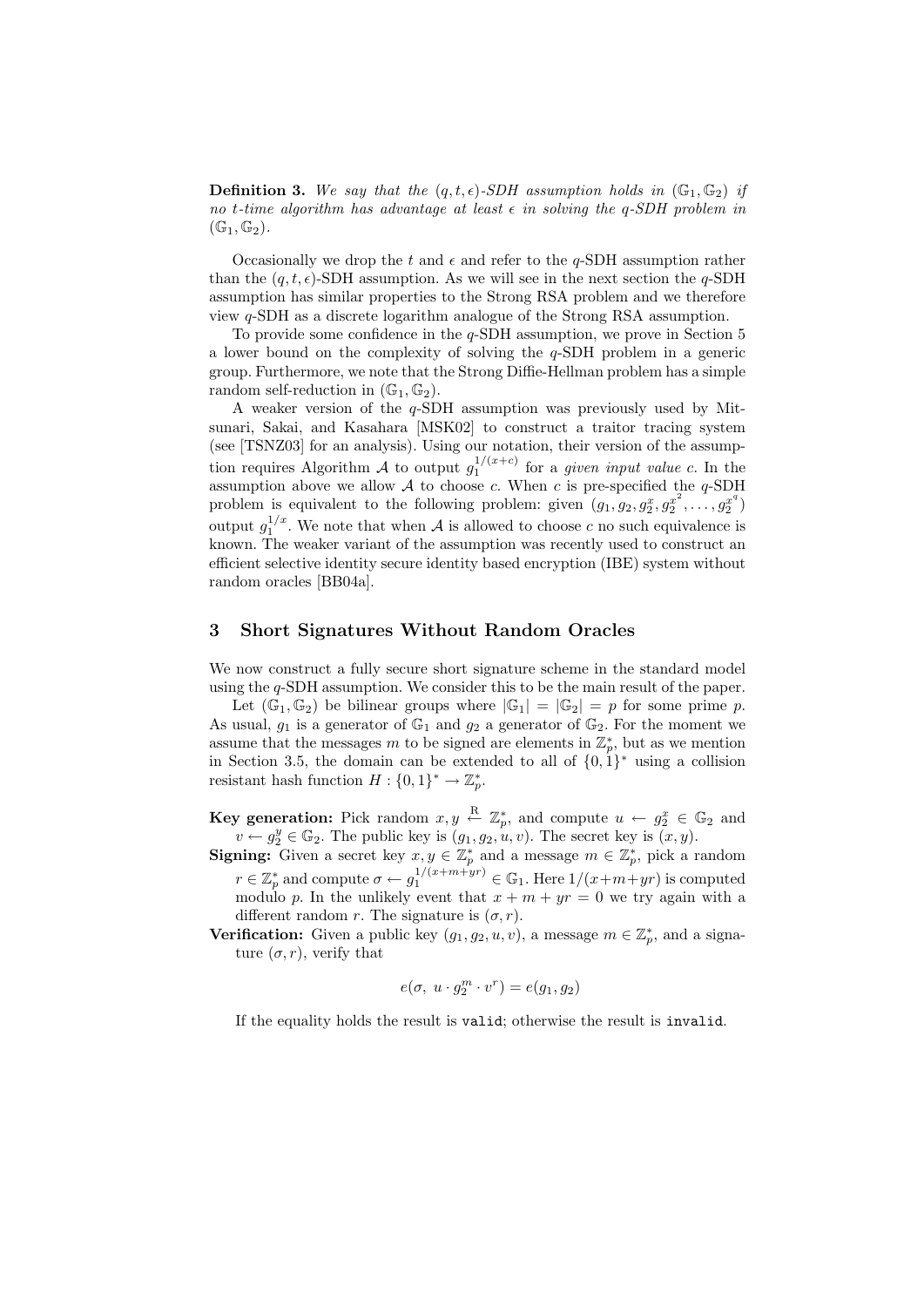Signature length. A signature contains two elements  $(\sigma, r)$ , each of length approximately  $log_2(p)$  bits, therefore the total signature length is approximately  $2\log_2(p)$ . When using the elliptic curves described in [BLS01] we obtain a signature whose length is approximately the same as a DSA signature with the same security, but which is provably existentially unforgeable under a chosen message attack without the random oracle model.

Performance. Key and signature generation times are comparable to BLS signatures. Verification time is faster since verification requires only one pairing and one multi-exponentiation. The value  $e(g_1, g_2)$  only needs to be computed at initialization time and cached. In comparison, BLS signature verification requires two pairing computations. Since exponentiation tends to be significantly faster than pairing, signature verification is faster than in the BLS system.

Security. The following theorem shows that the scheme above is existentially unforgeable in the strong sense under chosen message attacks, provided that the  $q$ -SDH assumption holds in  $(\mathbb{G}_1, \mathbb{G}_2)$ .

**Theorem 1.** Suppose the  $(q, t', \epsilon')$ -SDH assumption holds in  $(\mathbb{G}_1, \mathbb{G}_2)$ . Then the signature scheme above is  $(t, q_s, \epsilon)$ -secure against existential forgery under a chosen message attack provided that

$$
t \leq t' - o(t')
$$
,  $q_s < q$  and  $\epsilon \geq 2(\epsilon' + q_s/p) \approx 2\epsilon'$ 

Proof. We prove the theorem using two lemmas. In Lemma 1, we first describe a simplified signature scheme and prove its existential unforgeability against weak chosen message attacks under the  $q$ -SDH assumption. In Lemma 2, we then show that the security of the weak scheme implies the security of the full scheme. From these results (Lemmas 1 and 2), Theorem 1 follows easily. We present the proof in two steps since the construction used to prove Lemma 1 will be used later on in the paper.  $\Box$ 

#### 3.1 A Weakly Secure Short Signature Scheme

We first show how the  $q$ -SDH assumption can be used to construct an existentially unforgeable scheme under a weak chosen message attack. This construction demonstrates the main properties of the q-SDH assumption. In the next section we show that the security of this weak scheme implies the security of the full scheme above.

The weakly secure short signature scheme is as follows. As before, let  $(\mathbb{G}_1, \mathbb{G}_2)$ be bilinear groups where  $|\mathbb{G}_1| = |\mathbb{G}_2| = p$  for some prime p. As usual,  $g_1$  is a generator of  $\mathbb{G}_1$  and  $g_2$  a generator of  $\mathbb{G}_2$ . For the moment we assume that the messages m to be signed are elements in  $\mathbb{Z}_p^*$ .

Key generation: Pick random  $x \stackrel{\text{R}}{\leftarrow} \mathbb{Z}_p^*$ , and compute  $v \leftarrow g_2^x \in \mathbb{G}_2.$  The public key is  $(g_1, g_2, v)$ . The secret key is x.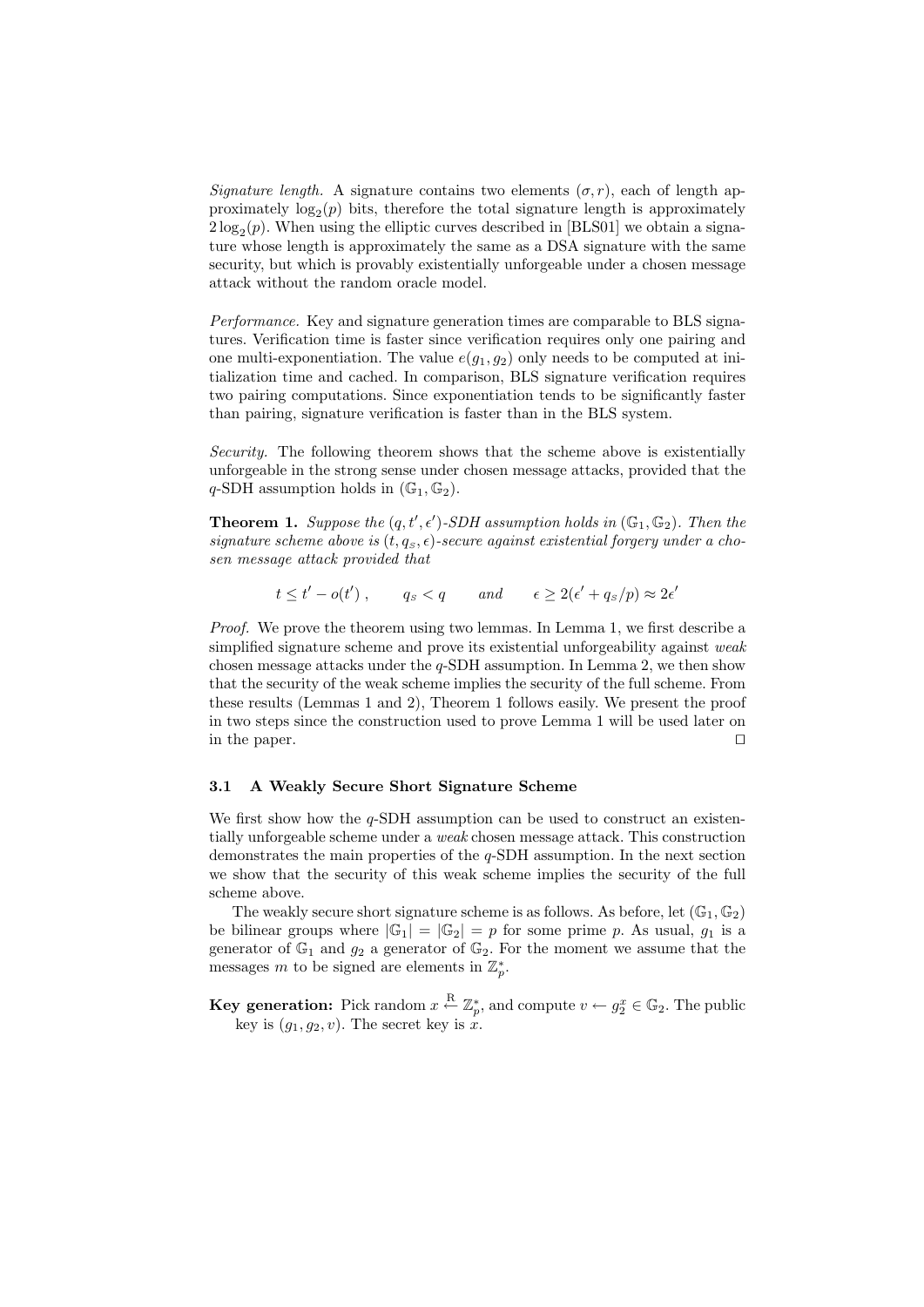- **Signing:** Given a secret key  $x \in \mathbb{Z}_p^*$  and a message  $m \in \mathbb{Z}_p^*$ , output the signature  $\sigma \leftarrow g_1^{1/(x+m)} \in \mathbb{G}_1$ . Here  $1/(x+m)$  is computed modulo p. By convention in this context we define  $1/0$  to be 0 so that in the unlikely event that  $x+m=0$ we have  $\sigma \leftarrow 1$ .
- **Verification:** Given a public key  $(g_1, g_2, v)$ , a message  $m \in \mathbb{Z}_p^*$ , and a signature  $\sigma \in \mathbb{G}_1$ , verify that

$$
e(\sigma, v\cdot g_2^m)=e(g_1,g_2)
$$

If equality holds output valid. If  $\sigma = 1$  and  $v \cdot g_2^m = 1$  output valid. Otherwise, output invalid.

We show that the basic signature scheme above is existentially unforgeable under a *weak* chosen message attack. The proof of the following lemma uses a similar method to the proof of Theorem 3.5 of Mitsunari et al. [MSK02].

**Lemma 1.** Suppose the  $(q, t', \epsilon)$ -SDH assumption holds in  $(\mathbb{G}_1, \mathbb{G}_2)$ . Then the basic signature scheme above is  $(t, q_S, \epsilon)$ -secure against existential forgery under a weak chosen message attack provided that

$$
t \le t' - O(q^2) \qquad \text{and} \qquad q_s < q
$$

*Proof.* Assume  $A$  is a forger that  $(t, q_s, \epsilon)$ -breaks the signature scheme. We construct an algorithm  $\beta$  that, by interacting with  $\mathcal{A}$ , solves the q-SDH problem in time t' with advantage  $\epsilon$ . Algorithm  $\beta$  is given an instance  $(g_1, g_2, A_1, \ldots, A_q)$ of the q-SDH problem, where  $A_i = g_2^{(x^i)} \in \mathbb{G}_2$  for  $i = 1, \ldots, q$  and for some unknown  $x \in \mathbb{Z}_p^*$ . For convenience we set  $A_0 = g_2$ . Algorithm  $\mathcal{B}$ 's goal is to produce a pair  $(c, g_1^{1/(x+c)})$  for some  $c \in \mathbb{Z}_p^*$ . Algorithm  $\mathcal B$  does so by interacting with the forger  $A$  as follows:

- Query: Algorithm A outputs a list of distinct  $q_s$  messages  $m_1, \ldots, m_{q_s} \in \mathbb{Z}_p^*$ , where  $q_s < q$ . Since A must reveal its queries up front, we may assume that A outputs exactly  $q - 1$  messages to be signed (if the actual number is less, we can always virtually reduce the value of q so that  $q = q_s + 1$ .
- **Response:** B must respond with a public key and signatures on the  $q-1$  messages from A. Let  $f(y)$  be the polynomial  $f(y) = \prod_{i=1}^{q-1} (y+m_i)$ . Expand  $f(y)$ and write  $f(y) = \sum_{i=0}^{q-1} \alpha_i y^i$  where  $\alpha_0, \ldots, \alpha_{q-1} \in \mathbb{Z}_p$  are the coefficients of the polynomial  $f(y)$ . Compute:

$$
g'_2 \leftarrow \prod_{i=0}^{q-1} (A_i)^{\alpha_i} = g_2^{f(x)}
$$
 and  $h \leftarrow \prod_{i=1}^{q} A_i^{\alpha_{i-1}} = g_2^{xf(x)} = (g'_2)^x$ 

Also, let  $g_1' = \psi(g_2')$ . The public key given to A is  $(g_1', g_2', h)$ . Next, for each  $i = 1, \ldots q - 1$ , Algorithm B must generate a signature  $\sigma_i$  on  $m_i$ . To do so, let  $f_i(y)$  be the polynomial  $f_i(y) = f(y)/(y + m_i) = \prod_{j=1, j \neq i}^{q-1} (y + m_j)$ . As before, we expand  $f_i$  and write  $f_i(y) = \sum_{j=0}^{q-2} \beta_j y^j$ . Compute

$$
S_i \leftarrow \prod_{j=0}^{q-2} A_j^{\beta_j} = g_2^{f_i(x)} = (g_2')^{1/(x+m_i)} \in \mathbb{G}_2
$$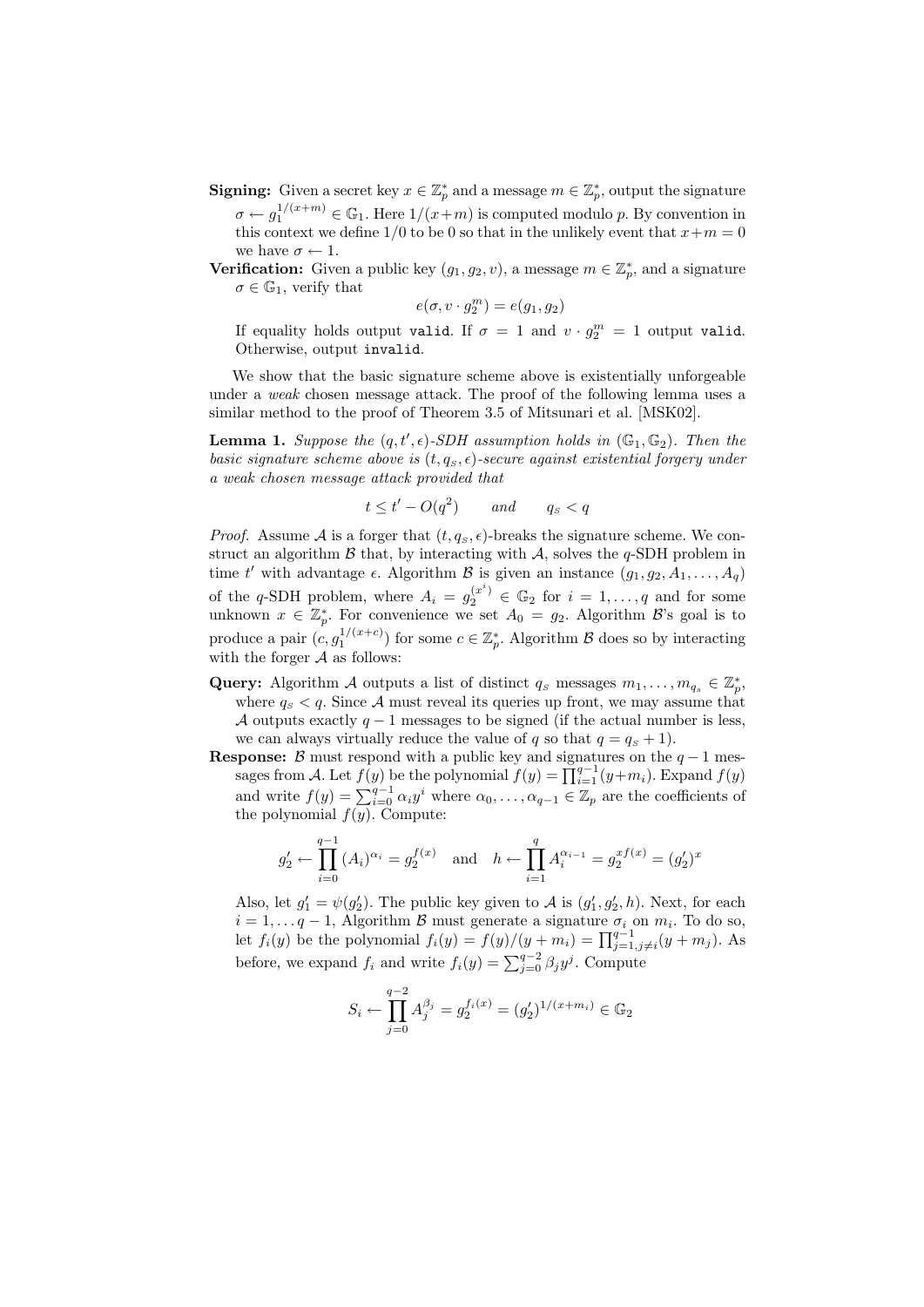Observe that  $\sigma_i = \psi(S_i) \in \mathbb{G}_1$  is a valid signature on m under the public key  $(g'_1, g'_2, h)$ . Algorithm  $\mathcal B$  gives  $\mathcal A$  the  $q-1$  signatures  $\sigma_1, \ldots, \sigma_{q-1}$ .

**Output:** Algorithm A returns a forgery  $(m_*, \sigma_*)$  such that  $\sigma_* \in \mathbb{G}_1$  is a valid signature on  $m_* \in \mathbb{Z}_p^*$  and  $m_* \notin \{m_1, \ldots, m_{q-1}\}\$  since there is only one valid signature per message. In other words,  $e(\sigma_*, h \cdot (g'_2)^{m_*}) = e(g'_1, g'_2)$ . Since  $h = (g'_2)^x$  we have that  $e(\sigma_*, (g'_2)^{x+m_*}) = e(g'_1, g'_2)$  and therefore

$$
\sigma_* = (g'_1)^{1/(x+m_*)} = (g_1)^{f(x)/(x+m_*)} \tag{1}
$$

Using long division we write the polynomial f as  $f(y) = \gamma(y)(y + m_*) + \gamma_{-1}$ for some polynomial  $\gamma(y) = \sum_{i=0}^{q-2} \gamma_i y^i$  and some  $\gamma_{-1} \in \mathbb{Z}_p$ . Then the rational fraction  $f(y)/(y + m_*)$  in the exponent on the right side of Equation (1) can be written as

$$
f(y)/(y + m_*) = \frac{\gamma_{-1}}{y + m_*} + \sum_{i=0}^{q-2} \gamma_i y^i
$$

Note that  $\gamma_{-1} \neq 0$ , since  $f(y) = \prod_{i=1}^{q-1} (y + m_i)$  and  $m_* \notin \{m_1, \ldots, m_{q-1}\},$ as thus  $(y + m_*)$  does not divide  $f(y)$ . Then algorithm  $\beta$  computes

$$
w \leftarrow \left(\sigma_* \cdot \prod_{i=0}^{q-1} \psi(A_i)^{-\gamma_i}\right)^{1/\gamma_{-1}} = g_1^{1/(x+m_*)}
$$

and returns  $(m_*, w)$  as the solution to the q-SDH instance.

The claimed bounds are obvious by construction of the reduction.  $\Box$ 

#### 3.2 From Weak Security To Full Security

We now present a reduction from the security of the basic scheme of Lemma 1 to the security of the full signature scheme described at the onset of Section 3. This will complete the proof of Theorem 1.

**Lemma 2.** Suppose that the basic signature scheme of Lemma 1 is  $(t', q_s, \epsilon')$ . weakly secure. Then the full signature scheme is  $(t, q_s, \epsilon)$ -secure against existential forgery under a chosen message attack provided that

$$
t \leq t' - O(q_s)
$$
 and  $\epsilon \geq 2(\epsilon' + q_s/p) \approx 2\epsilon'$ 

*Proof.* Assume A is a forger that  $(t, q_s, \epsilon)$ -breaks the full signature scheme. We construct an algorithm B that  $(t+O(q_S), q_S, \epsilon/2-q_S /p)$ -weakly breaks the basic signature scheme of Lemma 1.

Before describing Algorithm  $\beta$  we distinguish between two types of forgers that A can emulate. Let  $(h_1, h_2, u, v)$  be the public key given to forger A where  $u = g_2^x$  and  $v = g_2^y$ . Suppose A asks for signatures on messages  $m_1, \ldots, m_{q_s} \in \mathbb{Z}_p^*$ and is given signatures  $(\sigma_i, r_i)$  for  $i = 1, \ldots, q_s$  on these messages. Let  $w_i =$  $m_i + yr_i$  and let  $(m_*, \sigma_*, r_*)$  be the forgery produced by A. We distinguish between two types of forgers: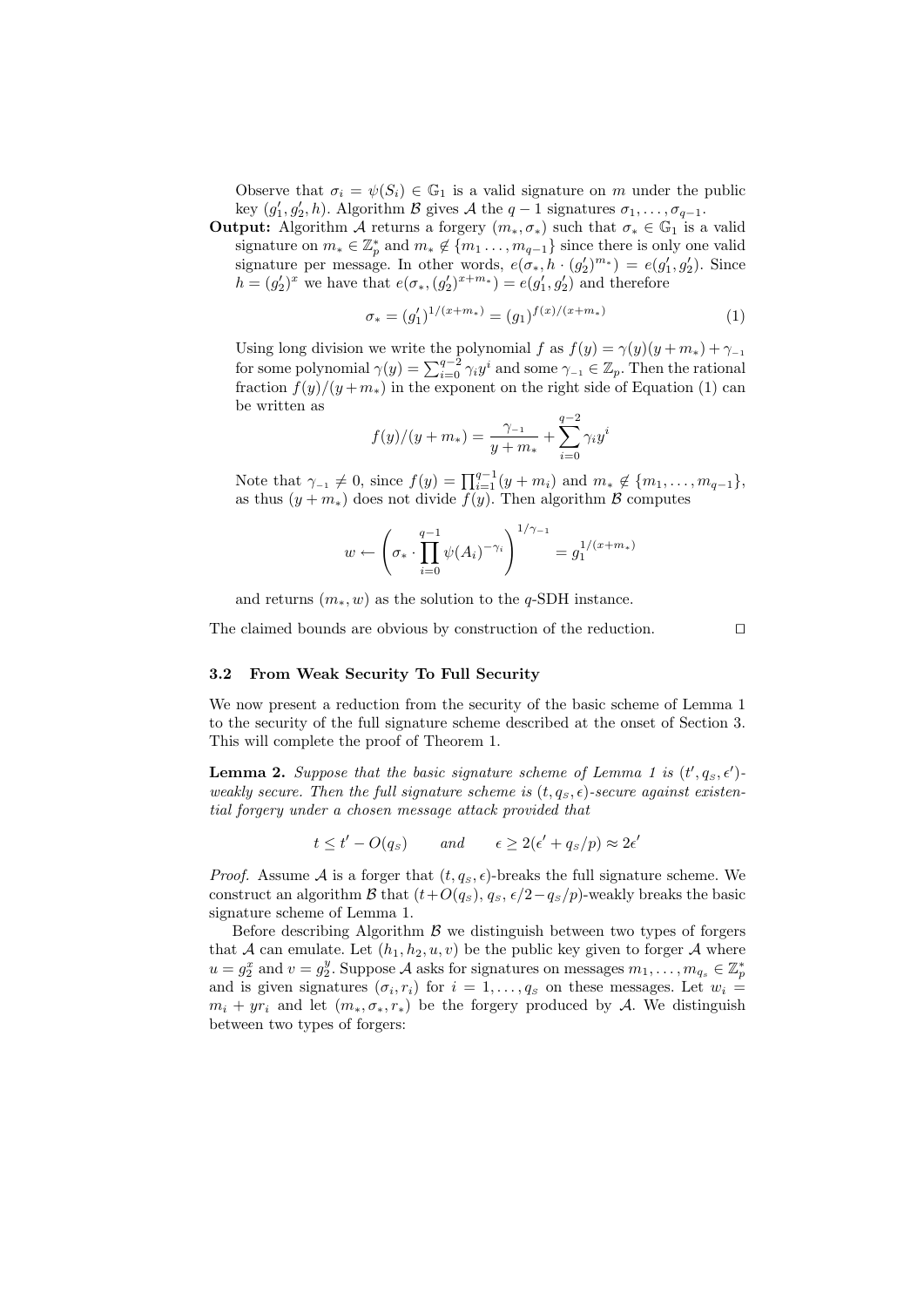Type-1 forger: a forger that either (i) makes a signature query for the message  $m = -x$ , or (ii) outputs a forgery where  $m_* + yr_* \notin \{w_1, \ldots, w_{q_s}\}.$ 

Type-2 forger: a forger that (i) never makes a signature query for the message  $m = -x$ , and (ii) outputs a forgery where  $m_* + yr_* = w_i$  for some  $i \in$  $\{1, \ldots, q_s\}.$ 

We show that either forger can be used to forge signatures for the weak signature scheme of Lemma 1. However, the reduction works differently for each forger type. Therefore, initially B will choose a random bit  $c_{\text{mode}} \in \{1,2\}$  that indicates its guess for the type of forger that  $A$  will emulate. The simulation proceeds differently for each mode.

We are now ready to describe Algorithm  $\beta$ . It produces a forgery for the signature scheme of Lemma 1 as follows:

- **Setup:** Algorithm B first picks a random bit  $c_{\text{mode}} \in \{1,2\}$ . Next, B sends to its own challenger a list of  $q_s$  random messages  $w_1, \ldots, w_{q_s} \in \mathbb{Z}_p^*$  for which it requests a signature. The challenger responds with a public key  $(g_1, g_2, u)$  and signatures  $\sigma_1, \ldots, \sigma_{q_s} \in \mathbb{G}_1$  on these messages. We know that  $e(\sigma_i, g_2^{w_i}u) = e(g_1, g_2)$  for all  $i = 1, ..., q_s$ . Then:
	- (If  $c_{\text{mode}} = 1$ ). B picks a random  $y \in \mathbb{Z}_p^*$  and gives A the public key  $PK_1 = (g_1, g_2, u, g_2^y).$
	- (If  $c_{\text{mode}} = 2$ ). B picks a random  $x \in \mathbb{Z}_p^*$  and gives A the public key  $PK_2 = (g_1, g_2, g_2^x, u).$

In either case, we note that  $\beta$  provides the adversary  $\mathcal A$  with a valid public key  $(g_1, g_2, U, V)$ .

**Signature queries:** The forger  $A$  can issue up to  $q_s$  signature queries in an adaptive fashion. In order to respond,  $\beta$  maintains a list H-list of tuples  $(m_i, r_i, W_i)$  and a query counter  $\ell$  which is initially set to 0. Upon receiving a signature query for m, Algorithm  $\beta$  increments  $\ell$  by one. Then:

• (If  $c_{\text{mode}} = 1$ ). Check if  $g_2^{-m} = u$ . If so, then B just obtained the private key for the public key  $(g_1, g_2, u)$  it was given, which allows it to forge the signature on any message of its choice. At this point  $\beta$  successfully terminates the simulation.

Otherwise, set  $r_\ell = (w_\ell - m)/y \in \mathbb{Z}_p^*$ . In the very unlikely event that  $r_\ell = 0$ , Algorithm  $\beta$  reports failure and aborts. Otherwise, Algorithm  $\beta$  gives  $\mathcal A$ the signature  $(\sigma_{\ell}, r_{\ell})$ . This is a valid signature on m under PK<sub>1</sub> since  $r_{\ell}$  is uniform in  $\mathbb{Z}_p^*$  and

$$
e(\sigma_\ell,~U\cdot g^m_2\cdot V^{r_\ell})=e(\sigma_\ell,~u\cdot g^m_2\cdot g^{yr_\ell}_2)=e(\sigma_\ell, u\cdot g^{w_\ell}_2)=e(g_1,g_2)
$$

• (If  $c_{\text{mode}} = 2$ ). Set  $r_{\ell} = (x + m)/w_{\ell} \in \mathbb{Z}_p^*$ . If  $r_{\ell} = 0$ , Algorithm  $\beta$  reports failure and aborts. Otherwise, give A the signature  $(\sigma_\ell^{1/r_\ell}, r_\ell)$ . This is a valid signature on m under  $PK_2$  since  $r_\ell$  is uniform in  $\mathbb{Z}_p^*$  and

$$
e(\sigma_{\ell}^{1/r_{\ell}}, U \cdot g_2^m \cdot V^{r_{\ell}}) = e(\sigma_{\ell}^{1/r_{\ell}}, g_2^m \cdot g_2^m \cdot u^{r_{\ell}}) = e(\sigma_{\ell}, g_2^{w_{\ell}} u) = e(g_1, g_2)
$$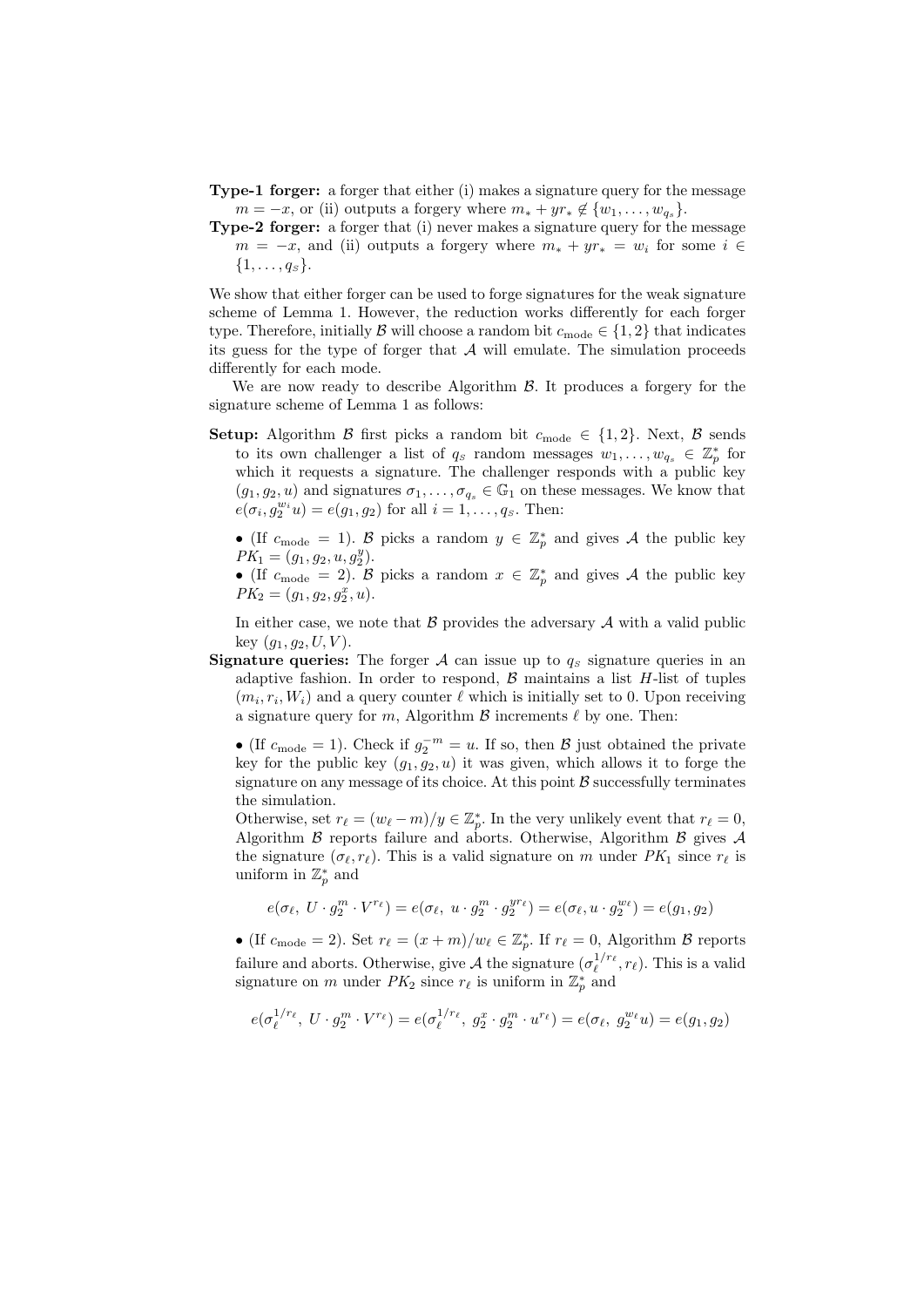In either case if  $\beta$  does not stop it responds with a valid signature on m. In either case Algorithm  $\mathcal B$  adds the tuple  $(m, r_\ell, g_2^m V^{r_\ell})$  to the H-list.

**Output:** Eventually, A returns a forgery  $(m_*, \sigma_*, r_*),$  where  $(\sigma_*, r_*)$  is a valid forgery distinct from any previously given signature on message  $m_{*}$ . Note that by adding dummy queries as necessary, we may assume that  $A$  made exactly  $q_s$  signature queries. Let  $W_* \leftarrow g_2^{m_*} V^{r_*}$ . Algorithm  $\mathcal{B}$  searches the H-list for a tuple whose rightmost component is equal to  $W_*$ . There are two possibilities:

**Type-1 forgery:** No tuple of the form  $(\cdot, \cdot, W_*)$  appears on the *H*-list.

**Type-2 forgery:** The *H*-list contains at least one tuple  $(m_i, r_i, W_i)$  such that  $W_i = W_*$ .

Let  $b_{\text{type}} \leftarrow 1$  if  $\mathcal A$  produced a type-1 forgery, or  $\mathcal A$  made a signature query for a message m such that  $g_2^{-m} = U$ . In all other cases, set  $b_{\text{type}} \leftarrow 2$ . If  $b_{\text{true}} \neq c_{\text{mode}}$  then B reports failure and aborts. Otherwise, B outputs an existential forgery on the basic signature scheme as follows:

• (If  $c_{\text{mode}} = b_{\text{type}} = 1$ ). If A made a signature query for a message m such that  $g_2^{-m} = U$  then  $\beta$  is already done. Therefore, we assume  $\mathcal A$  produced a type-1 forgery. Since the forgery is valid, we have

$$
e(g_1, g_2) = e(\sigma_*, \ U \cdot g_2^{m_*} \cdot V^{r_*}) = e(\sigma_*, \ u \cdot g_2^{m_*+yr_*})
$$

Let  $w_* = m_* + yr_*$ . It follows that  $(w_*, \sigma_*)$  is a valid message/signature pair in the basic signature scheme. Furthermore, it is a valid existential forgery for the basic scheme since in a type-1 forgery Algorithm  $\beta$  did not request a signature on the message  $w_* \in \mathbb{Z}_p^*$ . Indeed,  $\mathcal B$  only requested signatures on messages  $w_j = m_j + yr_j$  where  $(m_j, r_j, g_2^{w_j})$  is a tuple in the *H*-list, but  $g_2^{w_*}$  is not equal to any  $g_2^{w_j}$  on the *H*-list. Algorithm *B* outputs  $(w_*, \sigma_*)$  as the required existential forgery.

• (If  $c_{\text{mode}} = b_{\text{type}} = 2$ ). Let  $(m_j, r_j, W_j)$  be a tuple on the H-list where  $W_j = W_*$ . Since  $V = u$  we know that  $g_2^{m_j} u^{r_j} = g_2^{m_*} u^{r_*}$ . Write  $u = g_2^z$  for some  $z \in \mathbb{Z}_p^*$  so that  $m_j + zr_j = m_* + zr_*$ . We know that  $(m_j, r_j) \neq (m_*, r_*)$ , otherwise the forgery would be identical to a previously given signature on the query message  $m_j$ . Since  $g_2^{m_j}u^{r_j}=g_2^{m_*}u^{r_*}$  it follows that  $m_j\neq m_*$  and  $r_j \neq r_*$ . Therefore,  $z = (m_* - m_j)/(r_j - r_*) \in \mathbb{Z}_p^*$ . Hence,  $\mathcal{B}$  just recovered the private key for the public key  $(g_1, g_2, u)$  it was given. Algorithm  $\beta$  can now forge a signature on any message of its choice.

This completes the description of Algorithm  $\beta$ .

A standard argument shows that if  $\beta$  does not abort, then, from the viewpoint of  $A$ , the simulation provided by  $\beta$  is indistinguishable from a real attack scenario. In particular, (i) the view from  $A$  is independent of the value of  $c_{\text{mode}}$ , (ii) the public keys are uniformly distributed, and (iii) the signatures are correct. Therefore, A produces a valid forgery in time t with probability at least  $\epsilon$ .

It remains to bound the probability that  $\beta$  does not abort. We argue as follows: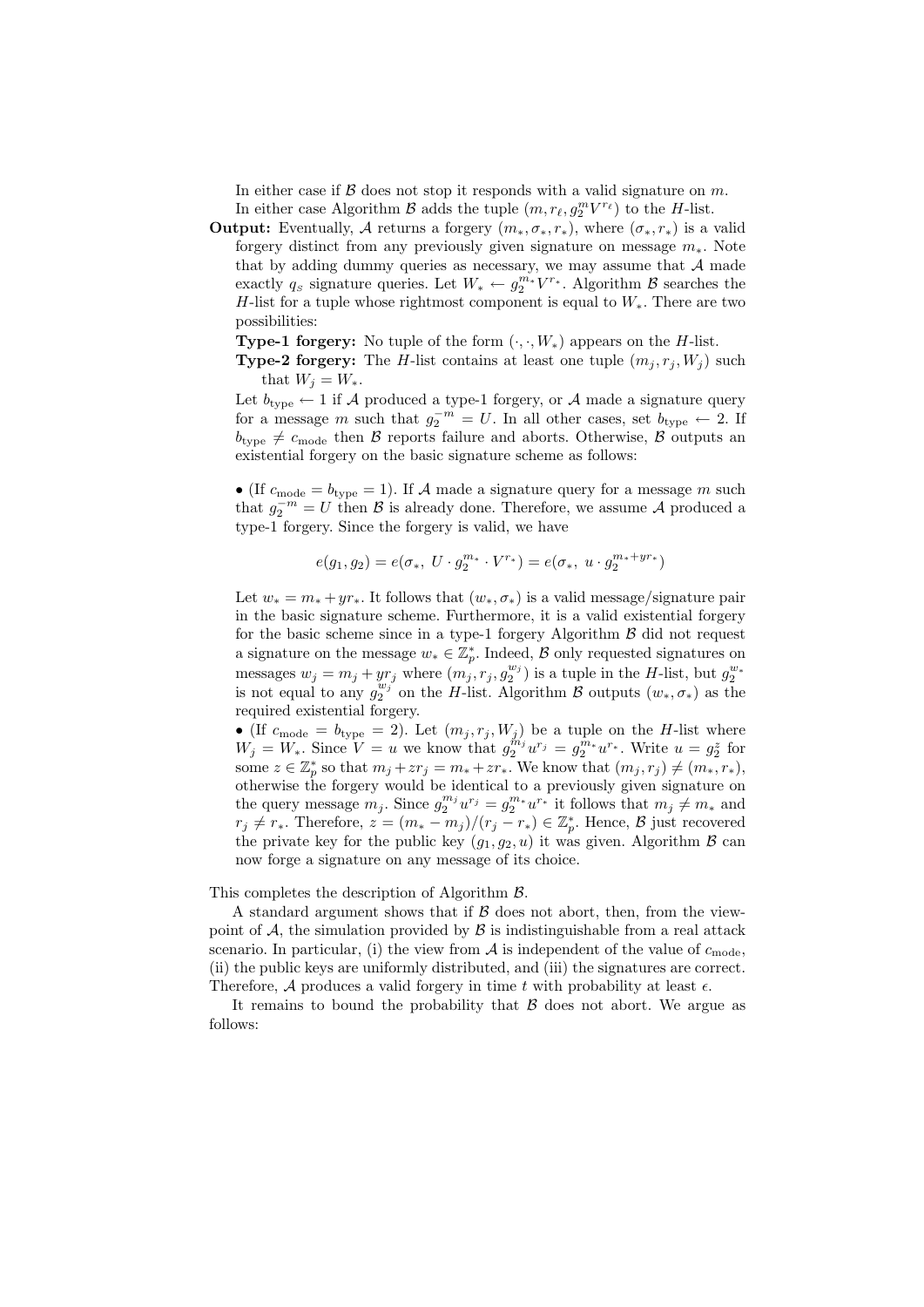- Conditionally on the event  $c_{\text{mode}} = b_{\text{type}} = 1$ , Algorithm  $\beta$  aborts if  $\mathcal{A}$  issued a signature query  $m_\ell = w_\ell$ . This happens with probability at most  $q_s / p$ .
- Conditionally on the event  $c_{\text{mode}} = b_{\text{type}} = 2$ , Algorithm  $\beta$  does not abort.

Since  $c_{\text{mode}}$  is independent of  $b_{\text{type}}$  we have that  $Pr[c_{\text{mode}} = b_{\text{type}}] = 1/2$ . It now follows that B produces a valid forgery with probability at least  $\epsilon/2 - q_s/p$ , as  $\Box$  required.  $\Box$ 

Since in the full scheme a single message has many valid signatures, it is worth repeating that the full signature scheme is existentially unforgeable in the strong sense: the adversary cannot make any forgery, even on messages which are already signed.

#### 3.3 Relation to Chameleon Hash Signatures

It is instructive to consider the relation between the full signature scheme above and a signature construction based on the Strong RSA assumption due to Gennaro, Halevi, and Rabin (GHR) [GHR99]. GHR signatures are pairs  $(r, s^{1/H(m,r)})$ where  $H$  is a Chameleon hash  $[KR00], r$  is random in some range, and arithmetic is done modulo an RSA modulus N. Looking closely, one can see some parallels between the proof of security in Lemma 2 above and the proof of security in [GHR99]. There are three interesting points to make:

- The  $m + yr$  component in our signature scheme provides us with the functionality of a Chameleon hash: given m, we can choose r so that  $m + yr$ maps to some predefined value of our choice. This makes it possible to handle the chosen message attack. Embedding the hash  $m + yr$  directly in the signature scheme results in a much more efficient construction than using an explicit Chameleon hash (which requires additional exponentiations). This is not known to be possible with Strong RSA signatures.
- One difficulty with GHR signatures is that given a solution  $(6, s^{1/6})$  to the Strong RSA problem one can deduce another solution, e.g.  $(3, s^{1/3})$ . Thus, given a GHR signature on one message it possible to deduce a GHR signature on another message (see [GHR99,CN00] for details). Gennaro et al. solve this problem by ensuring that  $H(m, r)$  always maps to a prime; However, that makes it difficult to compute the hash (a different solution is given in [CS00]). This issue does not come up at all in our signature scheme above.
- We obtain short signatures since, unlike Strong RSA, the  $q$ -SDH assumption applies to groups with a short representation.

Thus, we see that Strong Diffie-Hellman leads to signatures that are simpler, more efficient, and shorter than their Strong RSA counterparts.

# 3.4 Limited Message Recovery

We now describe another useful property of the signature schemes whereby the total size of signed messages can be further reduced at the cost of increasing the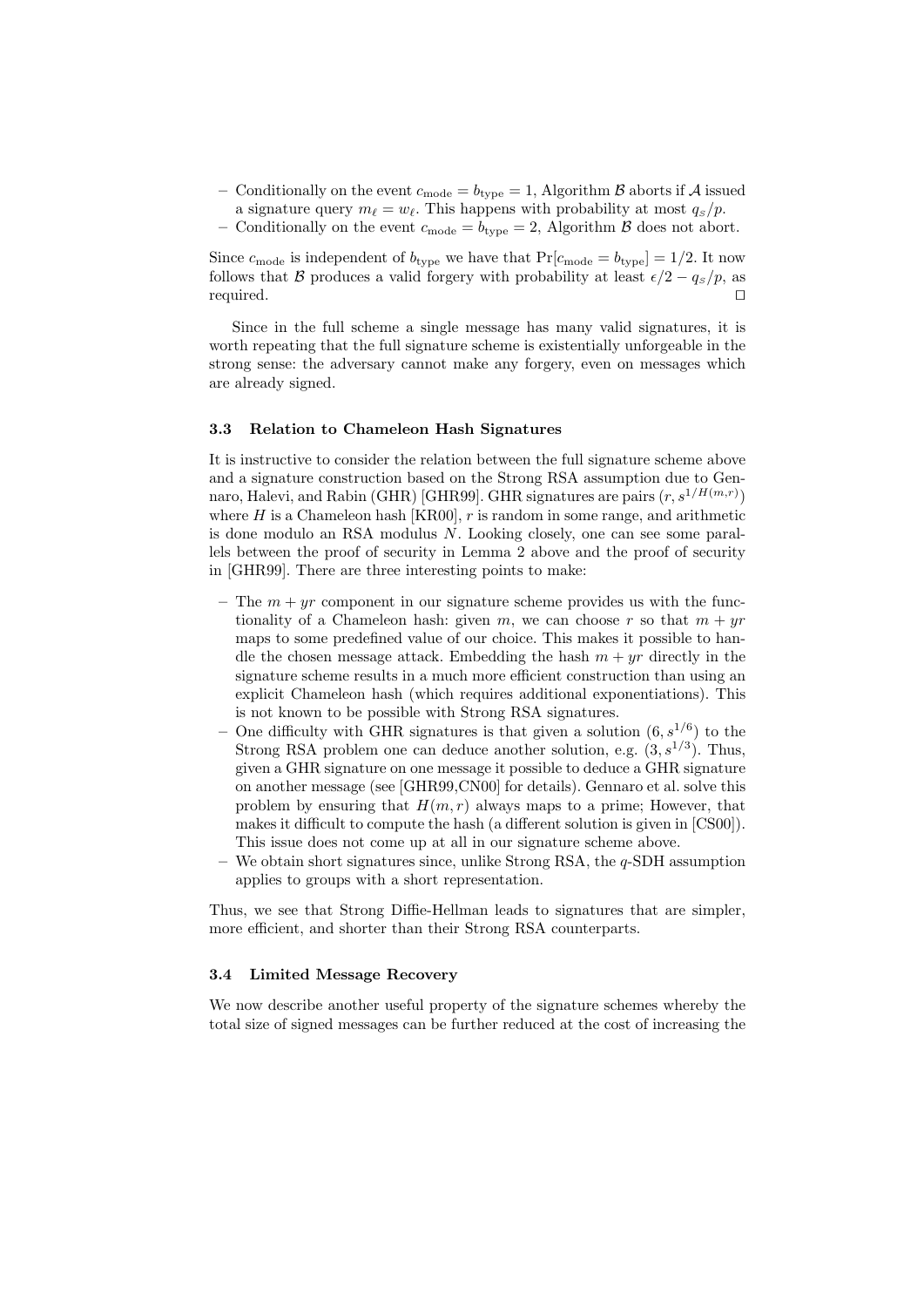verification time. The technique applies equally well to the fully secure signature scheme as to the weakly secure one.

A standard technique for shortening the total length of message/signature pairs is to encode a part of the message in the signature [MVV97]. Signatures based on trapdoor permutations support very efficient message recovery.

At the other end of the spectrum, a trivial signature compression mechanism that applies to any signature scheme is as follows: Rather than transmit a message/signature pair  $(M, \sigma)$ , the sender transmits  $(M, \sigma)$  where  $\hat{M}$  is the same as M except that the last t bits are truncated. In other words,  $M$  is t bits shorter than M. To verify  $(M, \sigma)$  the verifier tries all  $2<sup>t</sup>$  possible values for the truncated bits and accepts the signature if one of them verifies. To reconstruct the original signed message M, the verifier appends to  $\hat{M}$  the t bits for which the signature verified.

This trivial method shows that the pair  $(M, \sigma)$  can be shortened by t-bits at the cost of increasing verification time by a factor of  $2<sup>t</sup>$ . For our signature scheme we obtain a better tradeoff: the pair  $(M, \sigma)$  can be shortened by t bits at the cost of increasing verification time by a factor of  $2^{t/2}$  only. We refer to this property as limited message recovery.

Limited Message Recovery. Limited message recovery applies to both the full signature scheme and the weakly secure signature scheme of Lemma 1. For simplicity, we only show how limited message recovery applies to the full signature scheme. Assume messages are k-bit strings represented as integers in  $\mathbb{Z}_p^*$ . Let  $(g_1, g_2, u, v)$  be a public key in the full scheme. Suppose we are given the signed message  $(\hat{m}, \sigma, r)$  where  $\hat{m}$  is a truncation of the last t bits of  $m \in \mathbb{Z}_p^*$ . Thus  $m = \hat{m} \cdot 2^t + \delta$  for some integer  $0 \leq \delta < 2^t$ . Our goal is to verify the signed message  $(\hat{m}, \sigma, r)$  and to reconstruct the missing bits  $\delta$  in time  $2^{t/2}$ . To do so, we first rewrite the verification equation  $e(\sigma, u \cdot v^r \cdot g_2^m) = e(g_1, g_2)$  as

$$
e(\sigma, g_2)^m = \frac{e(g_1, g_2)}{e(\sigma, u \cdot v^r)}
$$

Substituting  $m = \hat{m} \cdot 2^t + \delta$  we obtain

$$
e(\sigma, g_2)^{\delta} = \frac{e(g_1, g_2)}{e(\sigma, u \cdot v^r \cdot g_2^{\hat{m}2^t})}
$$
(2)

Now, we say that  $(\hat{m}, \sigma, r)$  is valid if there exists an integer  $\delta \in [0, 2^t)$  satisfying equation (2). Finding such a  $\delta$  takes time approximately  $2^{t/2}$  using Pollard's Lambda method [MVV97, p.128] for computing discrete logarithms. Thus, we can verify the signature and recover the t missing message bits in time  $2^{t/2}$ , as required.

Ultra Short Weakly Secure Signatures. Obvious applications of limited message recovery are situations where bandwidth is extremely limited, such as when the signature is an authenticator that is to be typed-in by a human. The messages in such applications are typically chosen and signed by a central authority, so that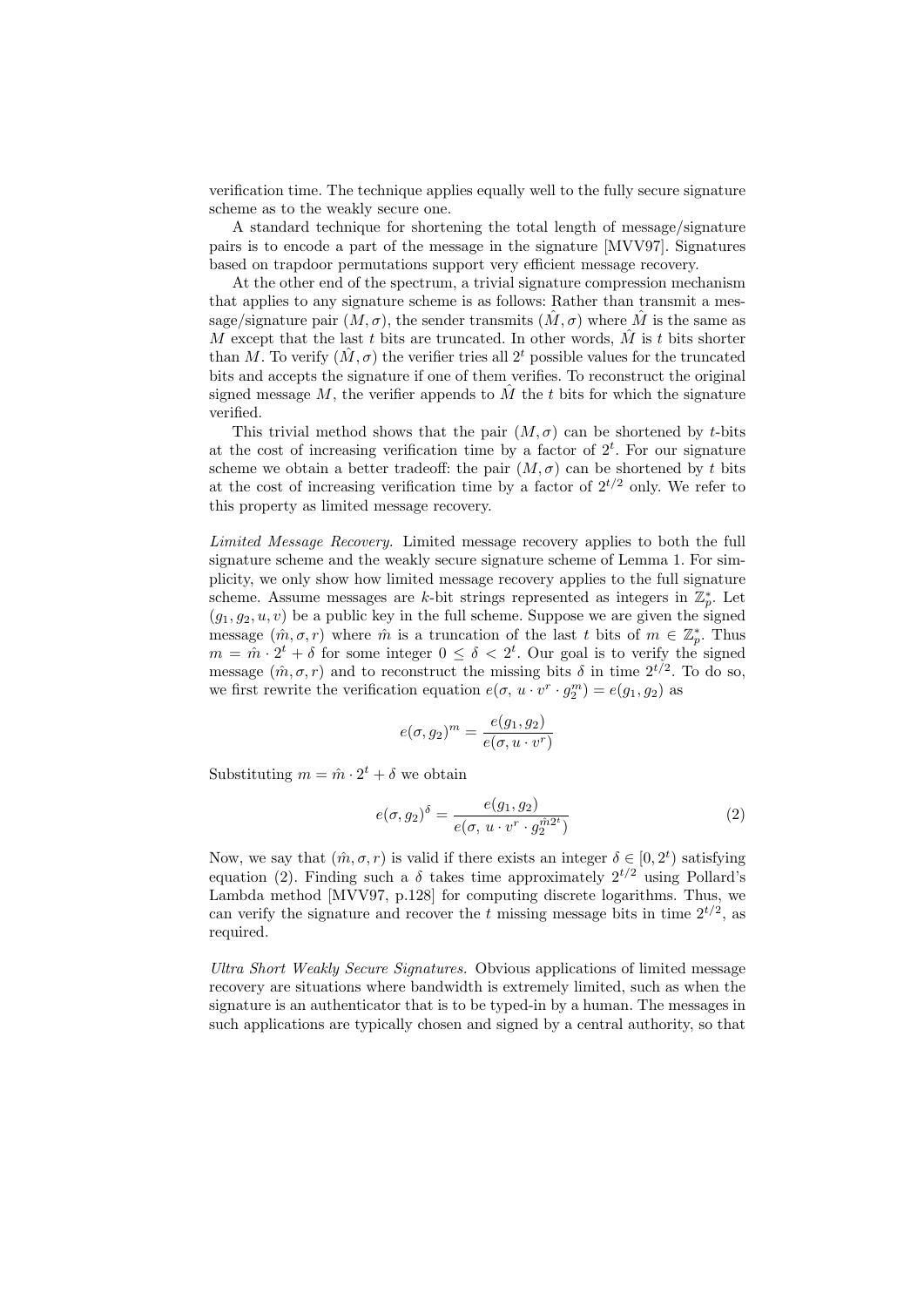adaptive chosen message attacks are typically not a concern. It is safe in those cases to use the weakly secure signature scheme of Lemma 1, and apply limited message recovery to further shrink the already compact signatures it produces. Specifically, using t-bit truncation as above we obtain a total signature overhead of  $(160 - t)$  bits for common security parameters, at the cost of requiring  $2^{t/2}$ pairing computations for signature verification. We emphasize that the security of this system does not rely on random oracles.

#### 3.5 Arbitrary Message Signing

We can extend our signature schemes to sign arbitrary messages in  $\{0,1\}^*$ , as opposed to merely messages in  $\mathbb{Z}_p^*$ , by first hashing the message using a collisionresistant hash function  $H: \{0,1\}^* \to \mathbb{Z}_p^*$  prior to both signing and verifying. A standard argument shows that if the scheme above is secure against existential forgery under a chosen message attack (in the strong sense) then so is the scheme with the hash. The result is a signature scheme for arbitrary messages in  $\{0,1\}^*$ . We note that there is no need for a full domain hash into  $\mathbb{Z}_p^*$ ; a collision resistant hash function  $H: \{0,1\}^* \to \{1,\ldots,2^b\}$  for  $2^b < p$  is sufficient for the security proof. This transformation applies to both the fully and the weakly secure signature schemes described above.

# 4 Shorter Signatures With Random Oracles

For completeness we show that the weakly secure signature scheme of Lemma 1 gives rise to very efficient and fully secure short signatures in the random oracle model. To do so, we show a general transformation from any existentially unforgeable signature scheme under a weak chosen message attack into an existentially unforgeable signature scheme under a standard chosen message attack (in the strong sense), in the random oracle model. This gives a very efficient short signature scheme based on q-SDH in the random oracle model. We analyze our construction using a method of Katz and Wang [KW03] which gives a very tight reduction to the security of the underlying signature. We note that a closely related system with a weaker security analysis was independently discovered by Zhang et al. [ZSNS04].

Let  $(KeyGen, Sign, Verify)$  be an existentially unforgeable signature under a weak chosen message attack. We assume that the scheme signs messages in some finite set  $\Sigma$  and that the private keys are in some set  $\Pi$ . We need two hash functions  $H_1: \Pi \times \{0,1\}^* \to \{0,1\}$  and  $H_2: \{0,1\} \times \{0,1\}^* \to \Sigma$  that will be viewed as random oracles in the security analysis. The hash-signature scheme is as follows:

**Key generation:** Same as  $KeyGen$ . The public key is  $PK$ ; The secret key is  $SK \in \Pi$ .

**Signing:** Given a secret key *SK*, and given a message  $M \in \{0,1\}^*$ , compute  $b \leftarrow H_1(SK, M) \in \{0, 1\}$  and  $m \leftarrow H_2(b, M) \in \Sigma$ . Output the signature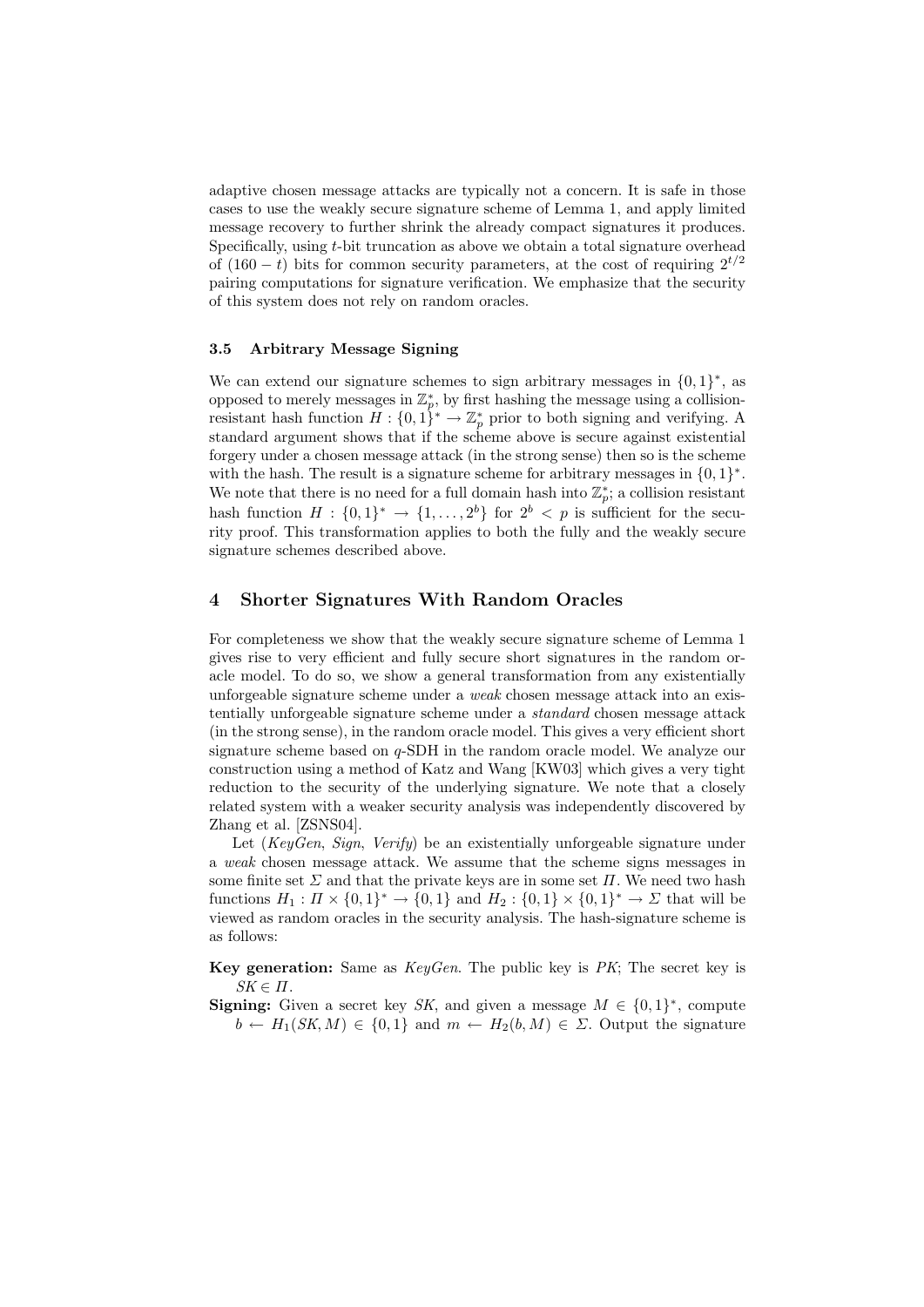$(b, Sign(m))$ . Note that signatures are one bit longer than in the underlying signature scheme.

**Verification:** Given a public key *PK*, a message  $M \in \{0,1\}^*$ , and a signature  $(b, \sigma)$ , output valid if  $Verify(PK, H_2(b, M), \sigma) =$  valid.

Theorem 2 below proves security of the scheme. Note that the security reduction in Theorem 2 is tight, namely, an attacker on the hash-signature scheme with success probability  $\epsilon$  is converted to an attacker on the underlying signature with success probability approximately  $\epsilon/2$ . Proofs of signature schemes in the random oracle model are often far less tight. The proof is given in the full version of the paper [BB04b].

**Theorem 2.** Suppose (KeyGen, Sign, Verify) is  $(t', q'_s, \epsilon')$ -existentially unforgeable under a weak chosen message attack. Then the corresponding hash-signature scheme is  $(t, q<sub>S</sub>, q<sub>H</sub>, \epsilon)$ -secure against existential forgery under an adaptive chosen message attack, in the random oracle model, whenever  $q_s + q_H < q'_s$ , and for all all  $t$  and  $\epsilon$  satisfying

$$
t \le t' - o(t')
$$
 and  $\epsilon \ge 2\epsilon'/(1 - \frac{q'_s}{|\Sigma|}) \approx 2\epsilon'$ 

Applying Theorem 2 to the weakly secure scheme of Lemma 1 gives an efficient short signature existentially unforgeable under a standard chosen message attack in the random oracle model assuming  $(q_S + q_H + 1)$ -SDH. For a public key  $(g_1, g_2, v = g_2^x)$  and a hash function  $H: \{0,1\}^* \to \mathbb{Z}_p^*$  a signature on a message m is defined as the value  $\sigma \leftarrow g_1^{1/(x+H(b,m))} \in \mathbb{G}_1$  concatenated with the bit  $b \in \{0, 1\}$ . To verify the signature, check that  $e(\sigma, v \cdot g_2^{H(b,m)}) = e(g_1, g_2)$ . We see that signature length is essentially the same as in BLS signatures, but verification time is approximately half that of BLS. During verification, exponentiation is always base  $g_2$  which enables a further speed-up by pre-computing certain powers of  $g_2$ .

Full Domain Hash. Another method for converting a signature scheme secure under a weak chosen message attack into a scheme secure under a standard chosen message attack is to simply apply  $Sign$  and  $Verify$  to  $H(M)$  rather than M. In other words, we hash  $M \in \{0,1\}^*$  using a full domain hash H prior to signing and verifying. Security in the random oracle model is shown using a similar argument to Coron's analysis of the Full Domain Hash [Cor00]. However, the resulting reduction is not tight: an attacker on this hash-then-sign signature with success probability  $\epsilon$  yields an attacker on the underlying signature with success probability approximately  $\epsilon / q_s$ . We note, however, that these proofs are set in the random oracle model and therefore it is not clear whether the efficiency of the security reduction is relevant to actual security in the real world. Therefore, since this full domain hash signature scheme is slightly simpler that the system in Theorem 2 it might be preferable to use it rather than the system of Theorem 2. When we apply the full domain hash to the weakly secure scheme of Lemma 1, we obtain a secure signature under a standard chosen message attack assuming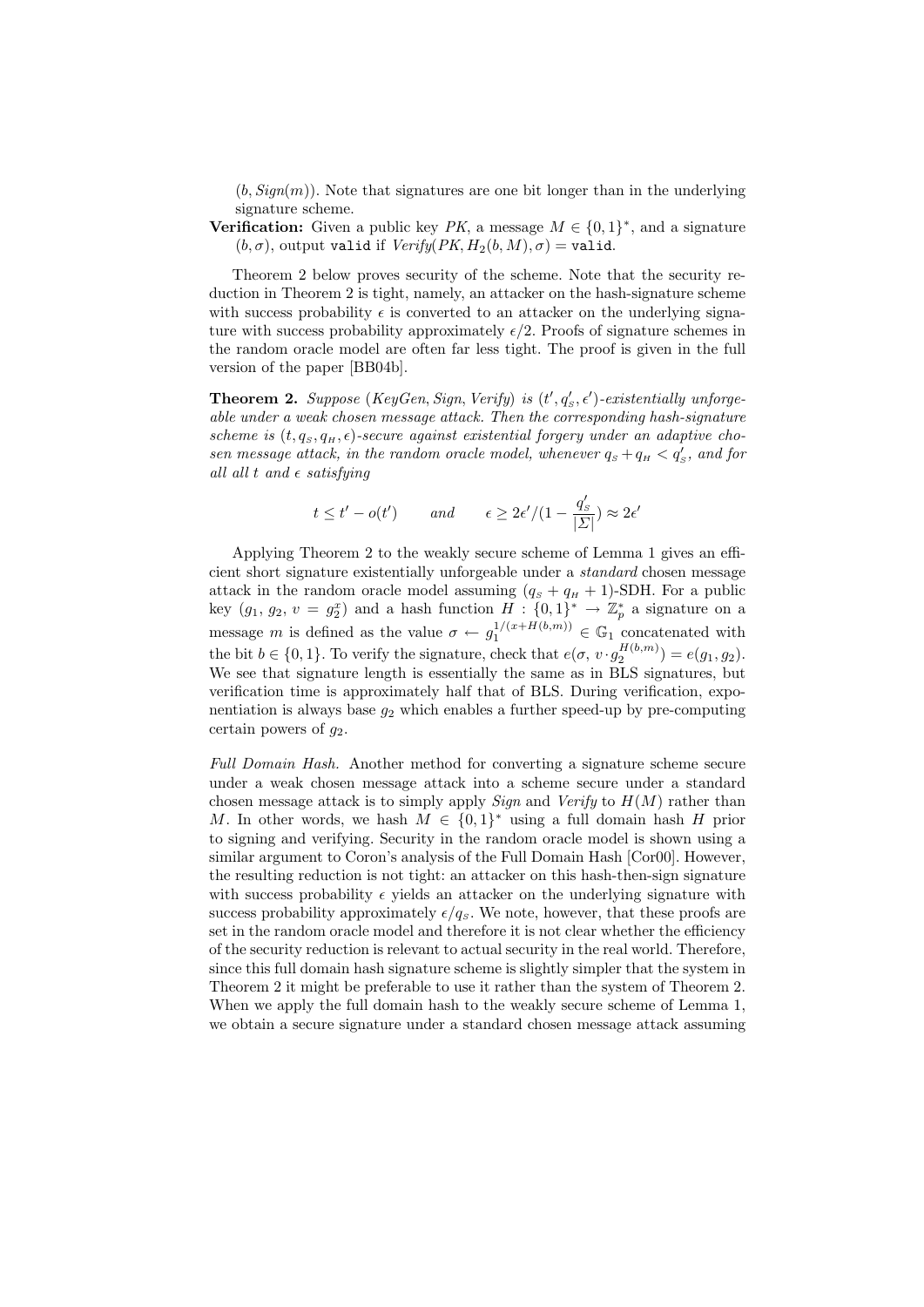$(q_s+q_H+1)$ -SDH. A signature is one element, namely  $\sigma \leftarrow g_1^{1/(x+H(m))} \in \mathbb{G}_1$ . As before, signature verification is twice as fast as in BLS signatures. As mentioned above, a similar scheme was independently proposed by Zhang et al. [ZSNS04]. We also note that, in the random oracle model, security of this full domain hash scheme can be proven under a slightly weaker complexity assumption than  $q$ -SDH, namely that the value  $c$  in the  $q$ -SDH assumption is pre-specified rather than chosen by the adversary. However, the resulting security reduction is far less efficient.

# 5 Generic Security of the q-SDH Assumption

To provide more confidence in the q-SDH assumption we prove a lower bound on the computational complexity of the  $q$ -SDH problem for generic groups in the sense of Shoup [Sho97].

In the generic group model, elements of  $\mathbb{G}_1$ ,  $\mathbb{G}_2$ , and  $\mathbb{G}_T$  appear to be encoded as unique random strings, so that no property other than equality can be directly tested by the adversary. Five oracles are assumed to perform operations between group elements, such as computing the group action in each of the three groups  $\mathbb{G}_1$ ,  $\mathbb{G}_2$ ,  $\mathbb{G}_T$ , as well as the isomorphism  $\psi : \mathbb{G}_2 \to \mathbb{G}_1$ , and the bilinear pairing  $e : \mathbb{G}_1 \times \mathbb{G}_2 \to \mathbb{G}_T$ . The opaque encoding of the elements of  $\mathbb{G}_1$  is modeled as an injective function  $\xi_1 : \mathbb{Z}_p \to \Xi_1$ , where  $\Xi_1 \subset \{0,1\}^*$ , which maps all  $a \in \mathbb{Z}_p$  to the string representation  $\xi_1(g^a)$  of  $g^a \in \mathbb{G}_1$ . We similarly define  $\xi_2 : \mathbb{Z}_p \to \Xi_2$  for  $\mathbb{G}_2$  and  $\xi_T : \mathbb{Z}_p \to \Xi_T$  for  $\mathbb{G}_T$ . The attacker A communicates with the oracles using the ξ-representations of the group elements only.

**Theorem 3.** Let  $A$  be an algorithm that solves the q-SDH problem in the generic group model, making a total of at most  $q_G$  queries to the oracles computing the group action in  $\mathbb{G}_1, \mathbb{G}_2, \mathbb{G}_T$ , the oracle computing the isomorphism  $\psi$ , and the oracle computing the bilinear pairing e. If  $x \in \mathbb{Z}_p^*$  and  $\xi_1$ ,  $\xi_2$ ,  $\xi_T$  are chosen at random, then the probability  $\epsilon$  that  $\mathcal{A}(p,\xi_1(1),\xi_2(1),\xi_2(x),\ldots,\xi_2(x^q))$  outputs  $(c, \xi_1(\frac{1}{x+c}))$  with  $c \in \mathbb{Z}_p^*$ , is bounded by

$$
\epsilon \le \frac{(q_G + q + 2)^2 q}{p} = O\left(\frac{(q_G)^2 q + q^3}{p}\right)
$$

*Proof.* Consider an algorithm  $\beta$  that plays the following game with  $\mathcal{A}$ .

B maintains three lists of pairs  $L_1 = \{(F_{1,i}, \xi_{1,i}) : i = 0, ..., \tau_1 - 1\}, L_2 =$  $\{(F_{2,i}, \xi_{2,i}) : i = 0, \ldots, \tau_2 - 1\}, L_T = \{(F_{T,i}, \xi_{T,i}) : i = 0, \ldots, \tau_T - 1\}, \text{ such}$ that, at step  $\tau$  in the game,  $\tau_1 + \tau_2 + \tau_T = \tau + q + 2$ . The  $F_{1,i}$  and  $F_{2,i}$  are polynomials of degree  $\leq q$  in  $\mathbb{Z}_p[x]$ , and the  $F_{T,i}$  are polynomials of degree  $\leq 2q$ in  $\mathbb{Z}_p[x]$ . The  $\xi_{1,i}, \xi_{2,i}, \xi_{T,i}$  are strings in  $\{0,1\}^*$ . The lists are initialized at step  $\tau = 0$  by taking  $\tau_1 = 1, \tau_2 = q + 1, \tau_T = 0$ , and posing  $F_{1,0} = 1$ , and  $F_{2,i} = x^i$ for  $i \in \{0, \ldots, q\}$ . The corresponding  $\xi_{1,0}$  and  $\xi_{2,i}$  are set to arbitrary distinct strings in  $\{0,1\}^*$ .

We may assume that  $A$  only makes oracle queries on strings previously obtained form  $\beta$ , since  $\beta$  can make them arbitrarily hard to guess. We note that  $\beta$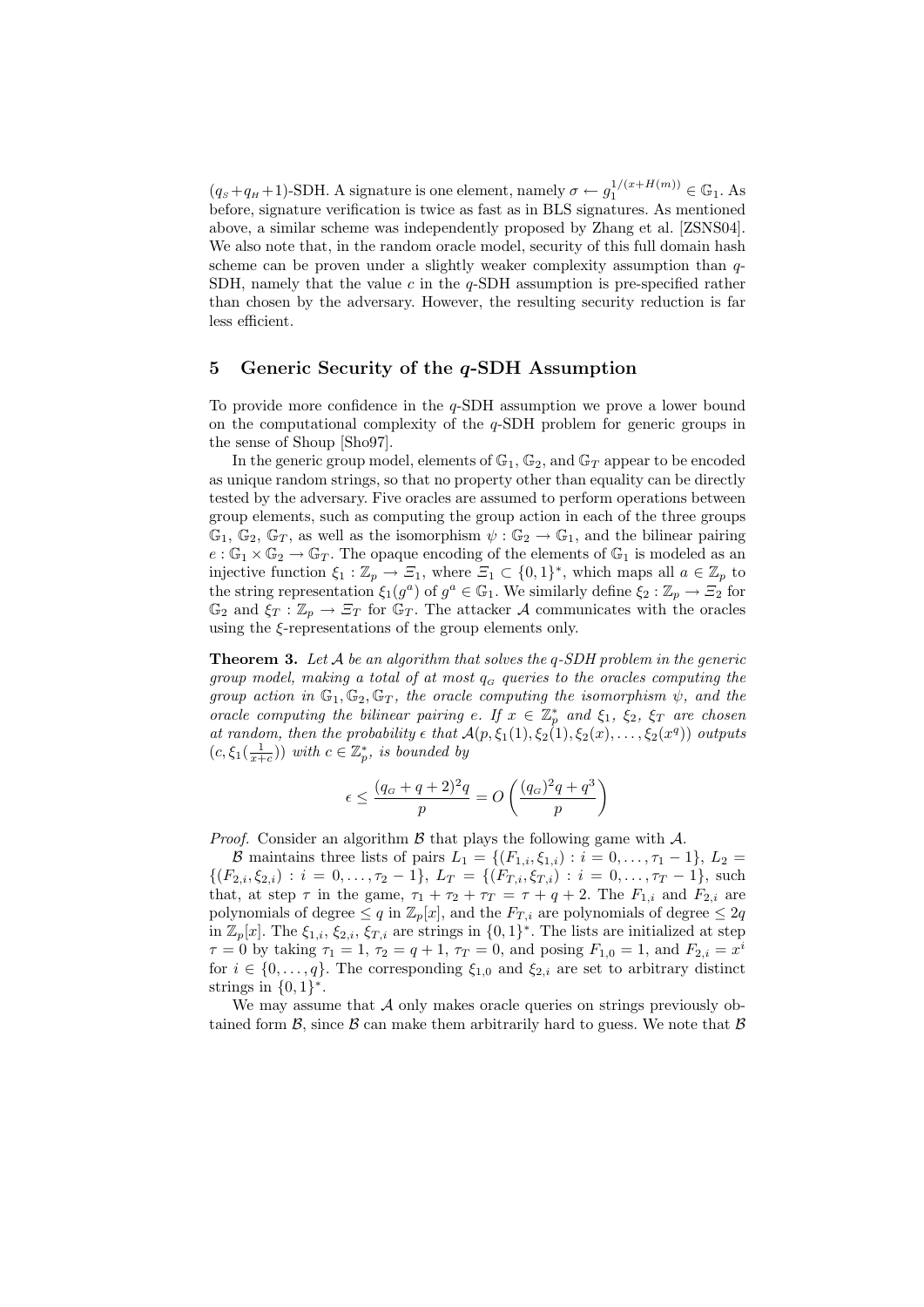can determine the index i of any given string  $\xi_{1,i}$  in  $L_1$  (resp.  $\xi_{2,i}$  in  $L_2$ , or  $\xi_{T,i}$ in  $L_T$ ), breaking ties between multiple matches arbitrarily.

B starts the game by providing A with the  $q + 2$  strings  $\xi_{1,0}, \xi_{2,0}, \ldots, \xi_{2,q}$ . Queries go as follows.

- **Group action:** Given a multiply/divide selection bit and two operands  $\xi_{1,i}$ ,  $\xi_{1,j}$  with  $0 \leq i, j < \tau_1$ , we compute  $F_{1,\tau_1} \leftarrow F_{1,i} \pm F_{1,j} \in \mathbb{Z}_p[x]$  depending on whether a multiplication or a division is requested. If  $F_{1,\tau_1} = F_{1,l}$  for some  $l < \tau_1$ , we set  $\xi_{1,\tau_1} \leftarrow \xi_{1,l}$ ; otherwise, we set  $\xi_{1,\tau_1}$  to a string in  $\{0,1\}^*$ distinct from  $\xi_{1,0},\ldots,\xi_{1,\tau_1-1}$ . We add  $(F_{1,\tau_1},\xi_{1,\tau_1})$  to  $L_1$  and give  $\xi_{1,\tau_1}$  to  $\mathcal{A},$ then increment  $\tau_1$  by one. Group action queries in  $\mathbb{G}_2$  and  $\mathbb{G}_T$  are treated similarly.
- **Isomorphism:** Given a string  $\xi_{2,i}$  with  $0 \leq i < \tau_2$ , we let  $F_{1,\tau_1} \leftarrow F_{2,i} \in \mathbb{Z}_p[x]$ . If  $F_{1,\tau_1} = F_{1,l}$  for some  $l < \tau_1$ , we set  $\xi_{1,\tau_1} \leftarrow \xi_{1,l}$ ; otherwise, we set  $\xi_{1,\tau_1}$  to a string in  $\{0,1\}^* \setminus \{\xi_{1,0},\ldots,\xi_{1,\tau_1-1}\}.$  We add  $(F_{1,\tau_1},\xi_{1,\tau_1})$  to  $L_1$ , give  $\xi_{1,\tau_1}$ to A, and increment  $\tau_1$  by one.
- **Pairing:** Given two operands  $\xi_{1,i}$  and  $\xi_{2,j}$  with  $0 \leq i < \tau_1$  and  $0 \leq j < \tau_2$ , we compute the product  $F_{T, \tau_T} \leftarrow F_{1,i}F_{2,j} \in \mathbb{Z}_p[x]$ . If  $F_{T, \tau_T} = F_{T,l}$  for some  $l < \tau_T$ , we set  $\xi_{T,\tau_T} \leftarrow \xi_{T,l}$ ; otherwise, we set  $\xi_{T,\tau_T}$  to a string in  $\{0,1\}^* \setminus \{\xi_{T,0},\ldots,\xi_{T,\tau_T-1}\}.$  We add  $(F_{T,\tau_T},\xi_{T,\tau_T})$  to  $L_T$ , give  $\xi_{T,\tau_T}$  to  $\mathcal{A},$ and increment  $\tau_T$  by one.

A terminates and returns a pair  $(c, \xi_{2,\ell})$  where  $0 \leq \ell < \tau_2$ . At this point B chooses a random  $x^* \in \mathbb{Z}_p$ . The simulation provided by  $\mathcal{B}$  is perfect unless the choice of  $x$  creates an equality relation between the simulated group elements that was not revealed to  $A$ . Thus, the success probability of  $A$  is bounded by the probability that any of the following holds:

- 1.  $F_{1,i}(x^*) F_{1,j}(x^*) = 0$  for some  $i, j$  such that  $F_{1,i} \neq F_{1,j}$ ,
- 2.  $F_{2,i}(x^*) F_{2,j}(x^*) = 0$  for some  $i, j$  such that  $F_{2,i} \neq F_{2,j}$ ,
- 3.  $F_{T,i}(x^*) F_{T,j}(x^*) = 0$  for some *i*, *j* such that  $F_{T,i} \neq F_{T,j}$ ,
- 4.  $(x^* + c) F_{2,\ell}(x^*) = 0.$

Since  $F_{1,i} - F_{1,j}$  for fixed i and j is a polynomial of degree at most q, it vanishes at a random  $x^* \in \mathbb{Z}_p$  with probability at most  $q/p$ . Similarly, for fixed i and j, the second case occurs with probability  $\leq q/p$ , the third with probability  $\leq 2q/p$  (since  $F_{T,i}-F_{T,j}$  has degree at most  $2q$ ), and the fourth with probability  $\leq (q+1)/p$ . By summing over all valid pairs  $(i, j)$  in each case, we find that A wins the game with probability  $\epsilon \leq {\binom{\tau_1}{2}} \frac{q}{p} + {\binom{\tau_2}{2}} \frac{q}{p} + {\binom{\tau_T}{2}} \frac{2q}{p} + \frac{q+1}{p}$ . Since  $\tau_1 + \tau_2 + \tau_T \leq q_G + q + 2$ , the required bound follows:  $\epsilon \leq (q_G + q + 2)^2(q/p)$  $O((q_G)^2(q/p) + q$  $3/p$ .

Corollary 1. Any adversary that solves the q-SDH problem with constant prob-**CONDITE:** Any diversing that solves the q-SDT problem with constant pro-<br>ability  $\epsilon > 0$  in generic groups of order p such that  $q < o(\sqrt[3]{p})$  requires  $\Omega(\sqrt{\epsilon p/q})$ generic group operations.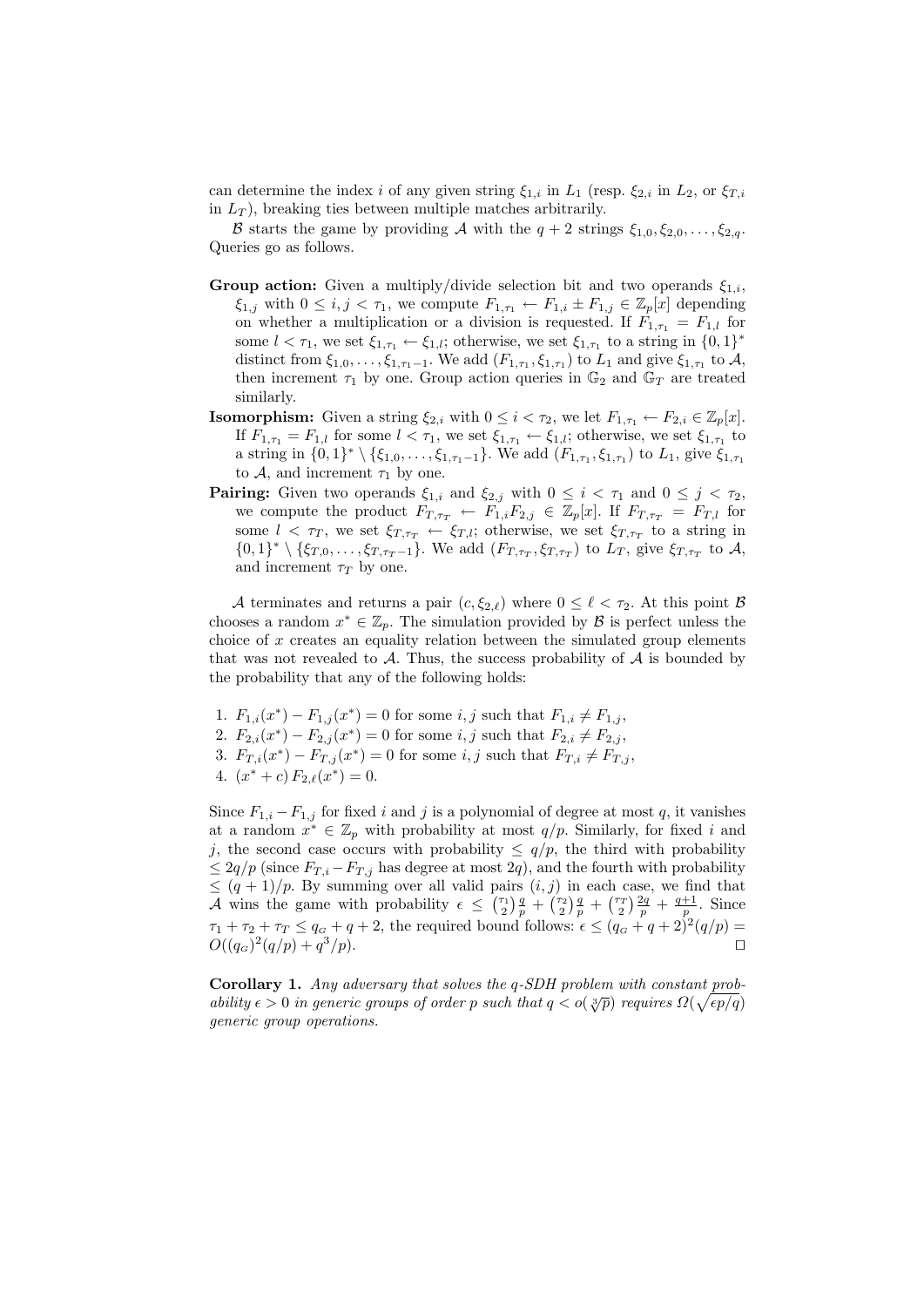# 6 Conclusions

We presented a number of short signature schemes based on the  $q$ -SDH assumption. Our main result is a short signature which is fully secure without using the random oracle model. The signature is as short as DSA signatures, but is provably secure in the standard model. We also showed that the scheme supports limited message recovery, for even greater compactness.

These constructions are possible thanks to properties of the  $q$ -SDH assumption. The assumption can be viewed as a discrete logarithm analogue of the Strong RSA assumption. We believe the  $q$ -SDH assumption is a useful tool for constructing cryptographic systems and we expect to see many other schemes based on it. For example, we mention a new group signature scheme of Boneh et al. [BBS04].

# References

- [ADR02] J.H. An, Y. Dodis, and T. Rabin. On the security of joint signature and encryption. In Proceedings of Eurocrypt 2002, volume 2332 of LNCS. Springer-Verlag, 2002.
- [BB04a] Dan Boneh and Xavier Boyen. Efficient selective-ID secure identity based encryption without random oracles. In Proceedings of Eurocrypt '04, 2004.
- [BB04b] Dan Boneh and Xavier Boyen. Short signatures without random oracles. In Proceedings of Eurocrypt 2004, 2004. Full version at:
	- http://crypto.stanford.edu/~dabo/abstracts/sigssdh.html.
- [BBS04] Dan Boneh, Xavier Boyen, and Hovav Shacham. Short group signatures using strong Diffie-Hellman. Manuscript, 2004.
- [BLS01] Dan Boneh, Ben Lynn, and Hovav Shacham. Short signatures from the Weil pairing. In Proceedings of Asiacrypt 2001, volume 2248 of LNCS, pages 514–32. Springer-Verlag, 2001.
- [CDF03] Nicolas Courtois, Magnus Daum, and Patrick Felke. On the security of HFE, HFEv- and Quartz. In Proceedings of PKC 2003, volume 2567 of LNCS, pages 337–50. Springer-Verlag, 2003.
- [CHK04] Ran Canetti, Shai Halevi, and Jonathan Katz. Chosen-ciphertext security from identity-based encryption. In Proceeings of Eurocrypt 2004, LNCS. Springer-Verlag, 2004. http://eprint.iacr.org/2003/182/.
- [CN00] J. Coron and D. Naccache. Security analysis of the Gennaro-Halevi-Rabin signature scheme. In Proceedings of Eurocrypt 2000, pages 91–101, 2000.
- [Cor00] Jean-Sébastien Coron. On the exact security of full domain hash. In Proceedings of Crypto 2000, volume 1880 of LNCS, pages 229–35. Springer-Verlag, 2000.
- [CS00] Ronald Cramer and Victor Shoup. Signature schemes based on the strong RSA assumption. ACM TISSEC, 3(3):161–185, 2000. Extended abstract in Proc. 6th ACM CCS, 1999.
- [GHR99] Rosario Gennaro, Shai Halevi, and Tal Rabin. Secure hash-and-sign signatures without the random oracle. In Proceedings of Eurocrypt 1999, LNCS, pages 123–139. Springer-Verlag, 1999.
- [GMR88] Shafi Goldwasser, Silvio Micali, and Ron Rivest. A digital signature scheme secure against adaptive chosen-message attacks. SIAM J. Computing, 17(2):281–308, 1988.